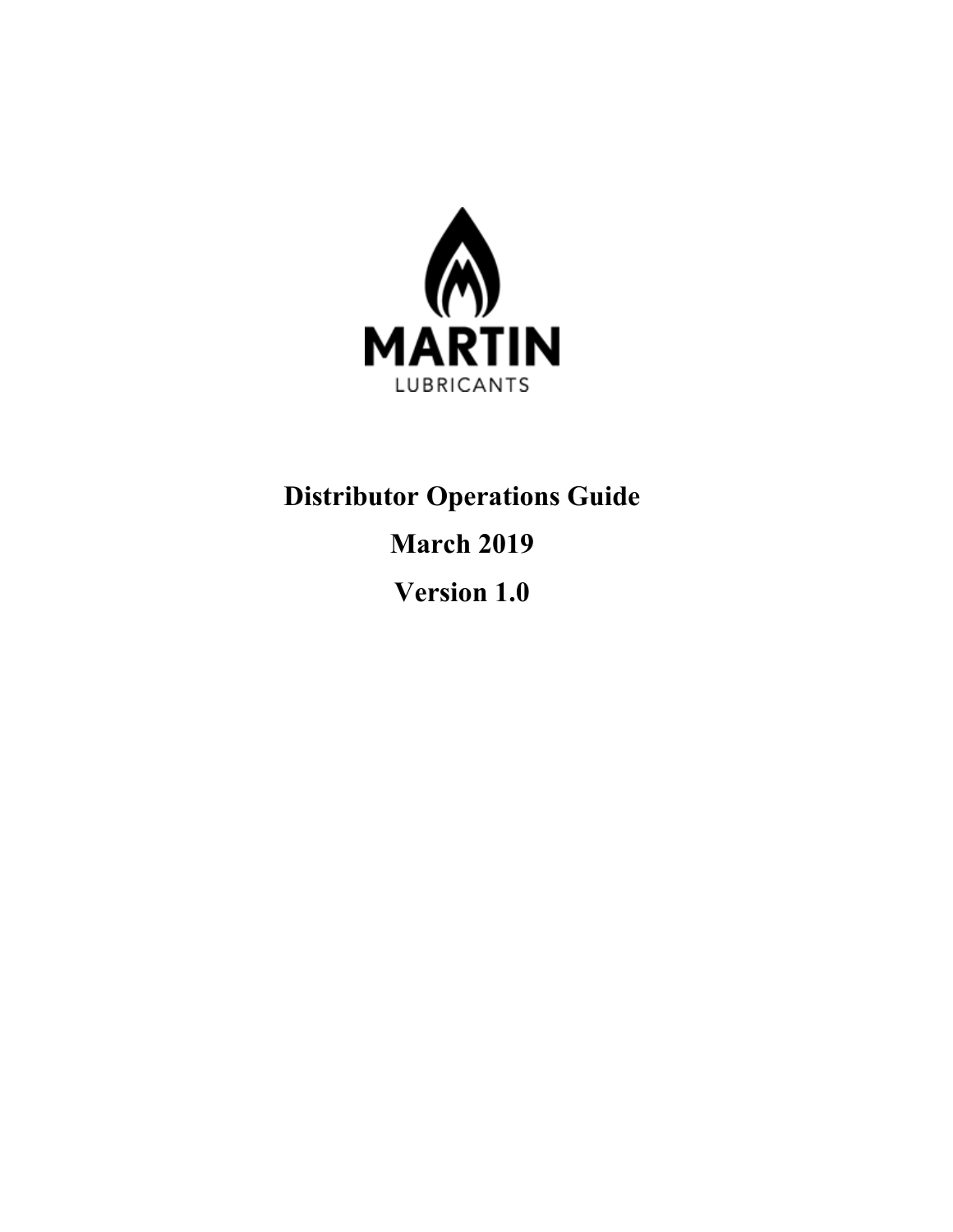# Table of Contents

| 1.     |  |
|--------|--|
| 1.2.   |  |
| 1.3.   |  |
| 1.4.   |  |
| 1.5.   |  |
| 2.     |  |
| 2.1.   |  |
| 2.2.   |  |
|        |  |
| 2.3    |  |
| 2.4.   |  |
| 2.5.   |  |
| 3.     |  |
| 3.1.   |  |
| 3.2.   |  |
|        |  |
|        |  |
| 3.2.3  |  |
| 4.     |  |
| 4.1.   |  |
| 4.1.2  |  |
| 4.2.   |  |
| 5.     |  |
| 5.1.   |  |
| 5.2.   |  |
| 6.     |  |
| 6.1.   |  |
| 6.2.   |  |
| 6.4.   |  |
| 7.     |  |
| 7.1.   |  |
| 7.2.   |  |
| 8.     |  |
|        |  |
|        |  |
| 8.2.1. |  |
|        |  |
|        |  |
|        |  |
|        |  |
|        |  |
|        |  |
|        |  |
|        |  |
|        |  |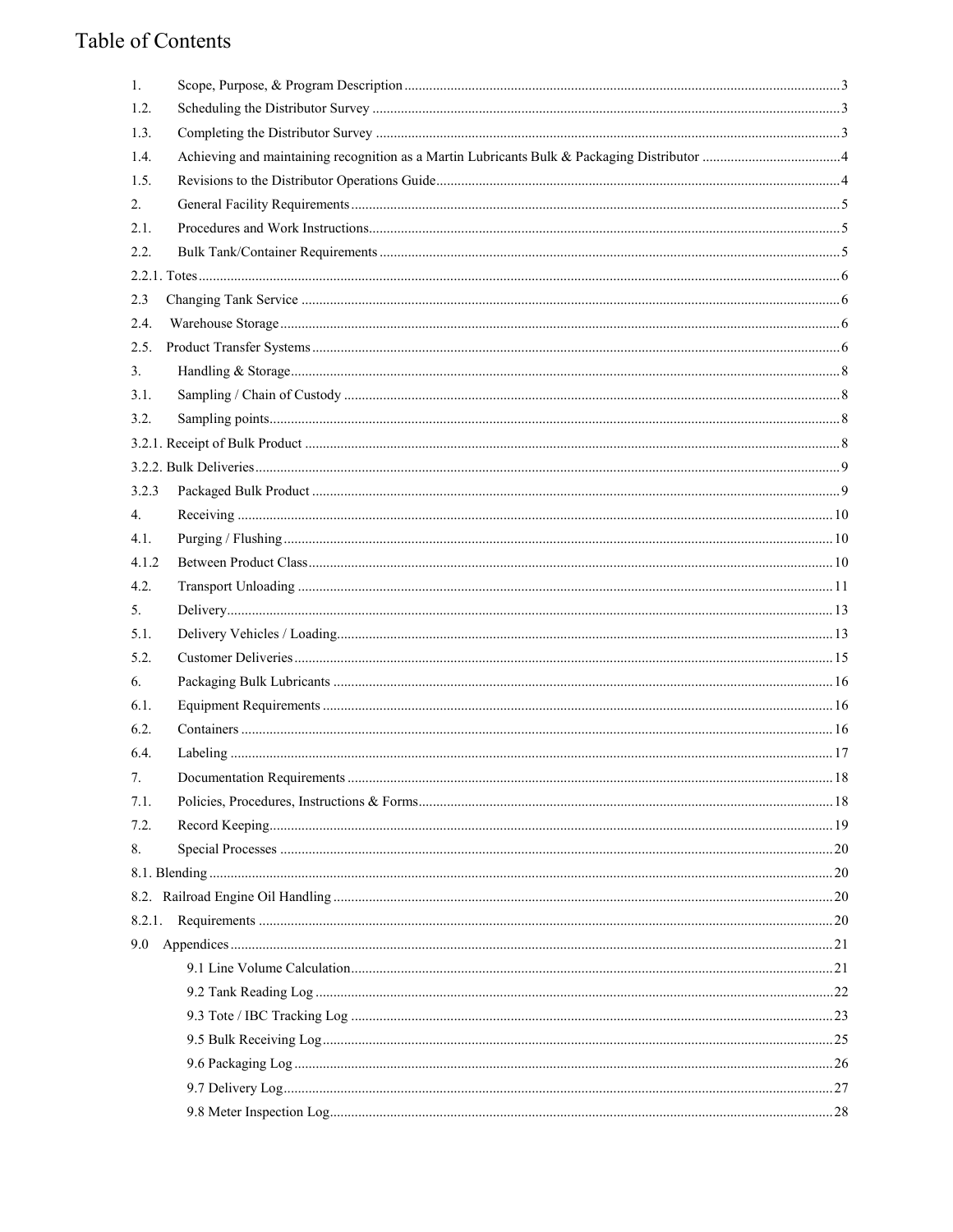#### <span id="page-2-0"></span>**1. Scope, Purpose, & Program Description**

#### **1.1 Scope & Purpose**

This **Distributor Operations Guide** has been established to communicate the requirements and best practices for handling Martin Lubricants' products. The document has been designed with reference to guidelines set forth by the American Petroleum Institute in API Recommended Practice 1525. The program is intended for marketers who handle bulk lubricants. While marketers handling packaged products exclusively may benefit from portions of this guide, the focus of this document centers on the proper management of bulk products, including packaging the products.

In adopting and following this guide, Martin Lubricants Distributors can expect:

- improved efficiency
- ensured integrity of the products brought to market

This guide has been organized by various aspects of operations to describe the requirements and recommended best practices in lubricants handling, receiving, storing, loading, packaging and delivery.

The following definitions will dictate which sections of the standard are required and which sections are recommended as best practices:

- "must" or "shall" indicates which sections of the standard are required.
- "should" indicates which sections are recommended but not mandatory.

#### <span id="page-2-1"></span>**1.2. Scheduling the Distributor Survey**

For a marketer to handle, deliver, or package Martin Lubricants, a distributor survey is to be performed by an assigned Martin Lubricants representative. An additional survey or analysis may also be scheduled for periodic revalidation or at the marketer's request. The marketer should contact their Sales Representative for scheduling.

#### <span id="page-2-2"></span>**1.3. Completing the Distributor Survey**

The Survey is comprised of a comprehensive review of:

- review of Martin Lubricants branded bulk products, package and bulk, where applicable
- equipment used at the facility
- product sampling
- chain of custody documentation
- bulk loading and unloading
- packaging
- documentation describing process and controls relative to these activities

Once complete, a report is compiled by the visiting representative. The report will give evaluation to the marketer relative to their compliance versus the requirements and best practices.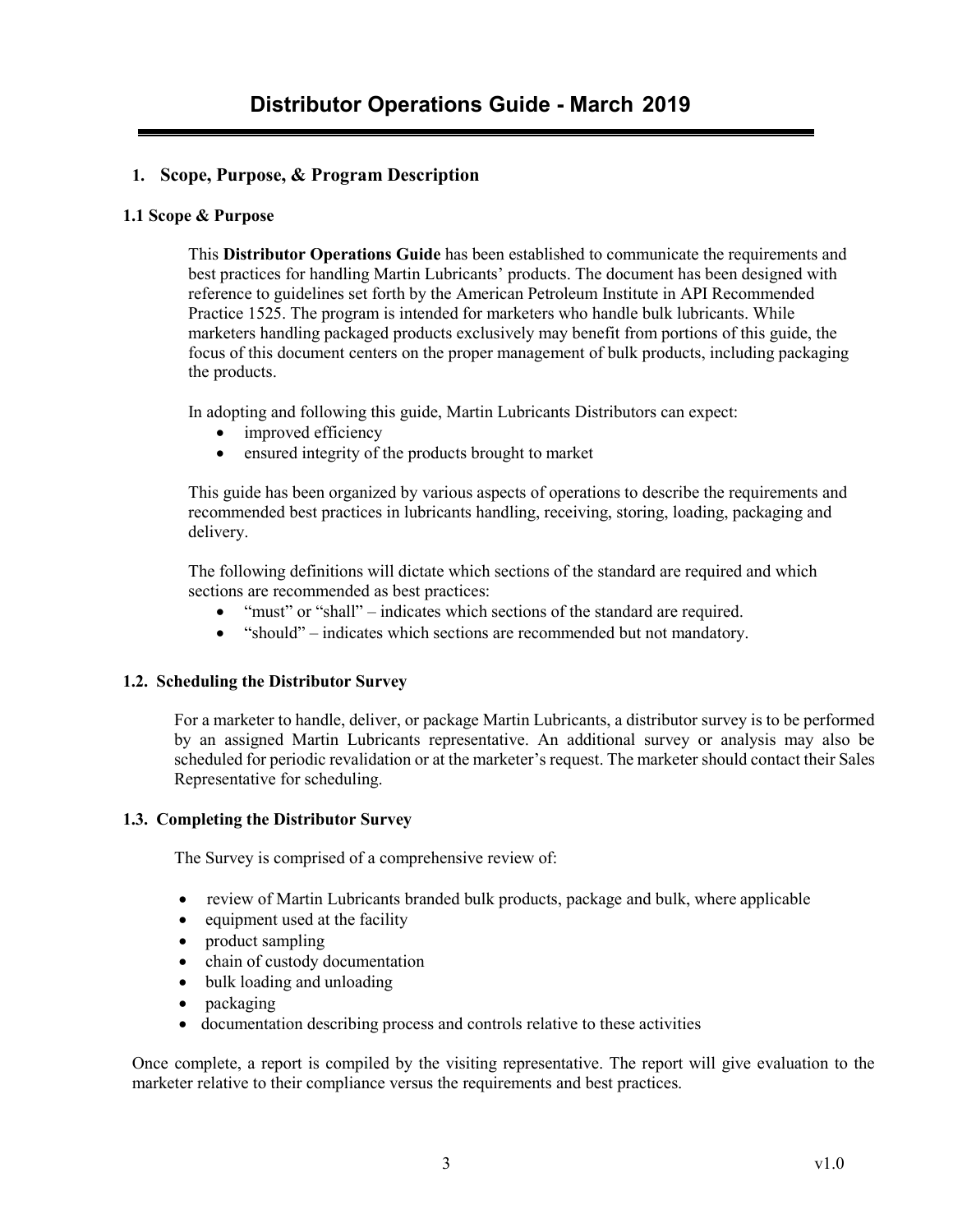#### <span id="page-3-0"></span>**1.4. Achieving and maintaining recognition as a Martin Lubricants Bulk & Packaging Distributor**

The completed survey may identify areas of weaknesses and deficiencies to the requirements of this guide. Where the marketer aspires to qualify for handling Martin Lubricants products, a plan outlining corrective actions shall be established and submitted for approval. Marketers are expected to implement these corrective actions. Plans shall include completion milestones and should be updated as corrections are completed. Once all are complete, a review will be conducted for adequacy and the distributor can then be qualified.

All distributors handling bulk products must meet the established requirements specified in the Distributor Operations Guide to handle Martin Lubricants products.

In the philosophy of continual improvement expected as a Martin Lubricants Marketer, the review of distributors operations will be conducted every 3 years and the survey analysis updated. These scheduled events are intended to ensure continued conformance to the standard and/or measure progress on completing mutually agreed to goals by Martin and the distributor. Where the marketer is found to have regressed or not in compliance, at minimum, corrective action plans must be developed and executed to bring operations to previous performance levels

#### <span id="page-3-1"></span>**1.5. Revisions to the Distributor Operations Guide**

The Distributor Operations Guide is periodically reviewed for continued suitability and subject to revision. Notification of upcoming changes to specific elements will be announced and marketer implementation is expected. The Marketer will be evaluated to the standard containing revised requirements at their next scheduled audit.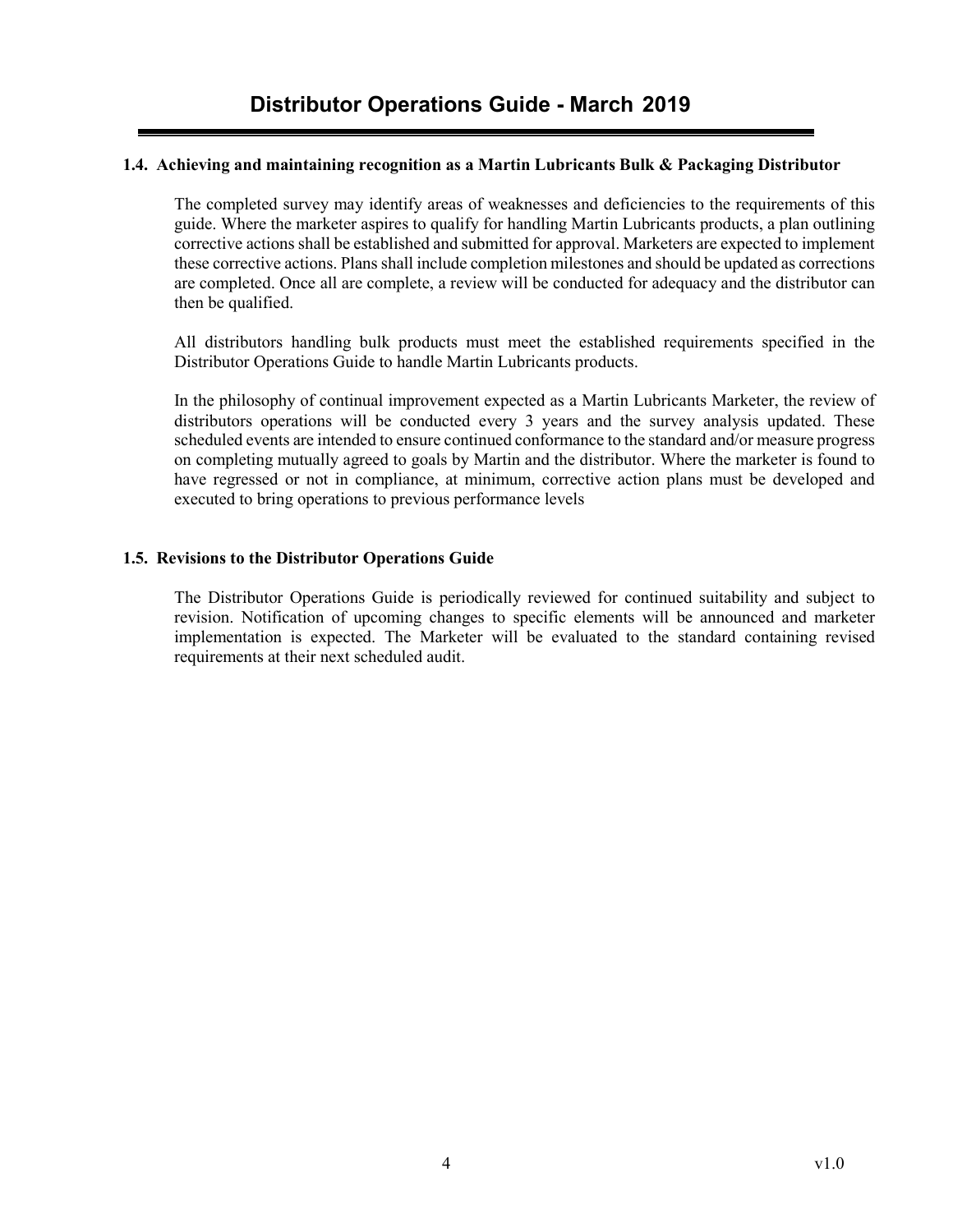#### <span id="page-4-0"></span>**2. General Facility Requirements**

This section of the guide describes requirements and recommended best practices for facilities and equipment used for lubricants handling and storage.

Misrepresentation, alteration, or unauthorized blending of Martin Lubricants products is strictly forbidden. It is critical that the integrity of the product be maintained throughout the delivery from Martin to the distributor and subsequently to end user customers.

#### <span id="page-4-1"></span>**2.1. Procedures and Work Instructions**

In order to thoroughly communicate and incorporate this guide, written, site-specific work instructions must be implemented which meet the requirements set forth. Employees must be trained on procedures and work instructions. Applicable instructions must be available in the work areas.

This requirement is further described in Section 8 of this manual.

#### <span id="page-4-2"></span>**2.2. Bulk Tank/Container Requirements**

The marketer should have a dedicated above-ground storage tank for each individual Martin Lubricant's product purchased in bulk.

Requirements and recommended best practices for permanent storage tanks are:

- Tanks must be clearly labeled with the product name, brand and viscosity. The labels must also contain any information required by federal, state and local authorities.
- If tanks have a flat bottom they should have a water draw-off at the lowest possible point within the tank.
- Tanks placed into service after November 2006 **must** have a connection suitable for taking samples of the product stored in the tank. Samples obtained through the transfer lines or the pumps are acceptable provided Flushing of the line is performed or if the transfer system is dedicated to the product in question.
- Tanks placed into service prior to November 2006 **should** have a connection suitable for taking samples of the product stored in the tank. Samples obtained through the transfer lines or the pumps are acceptable provided Flushing of the line is performed or if the transfer system is dedicated to the product in question.
- Tanks should be equipped with a system to volumetrically measure or gauge the product inside. Examples of this system include a site gauge attached to the tank or electronic measurement provided the electronic system is calibrated.
- Tank vent systems should exist on each bulk tank. These systems should prevent the ingression of atmospheric moisture and air borne contaminants equal to and greater than five microns in diameter. If installed, these systems must be maintained with sufficient frequency to sustain effectiveness.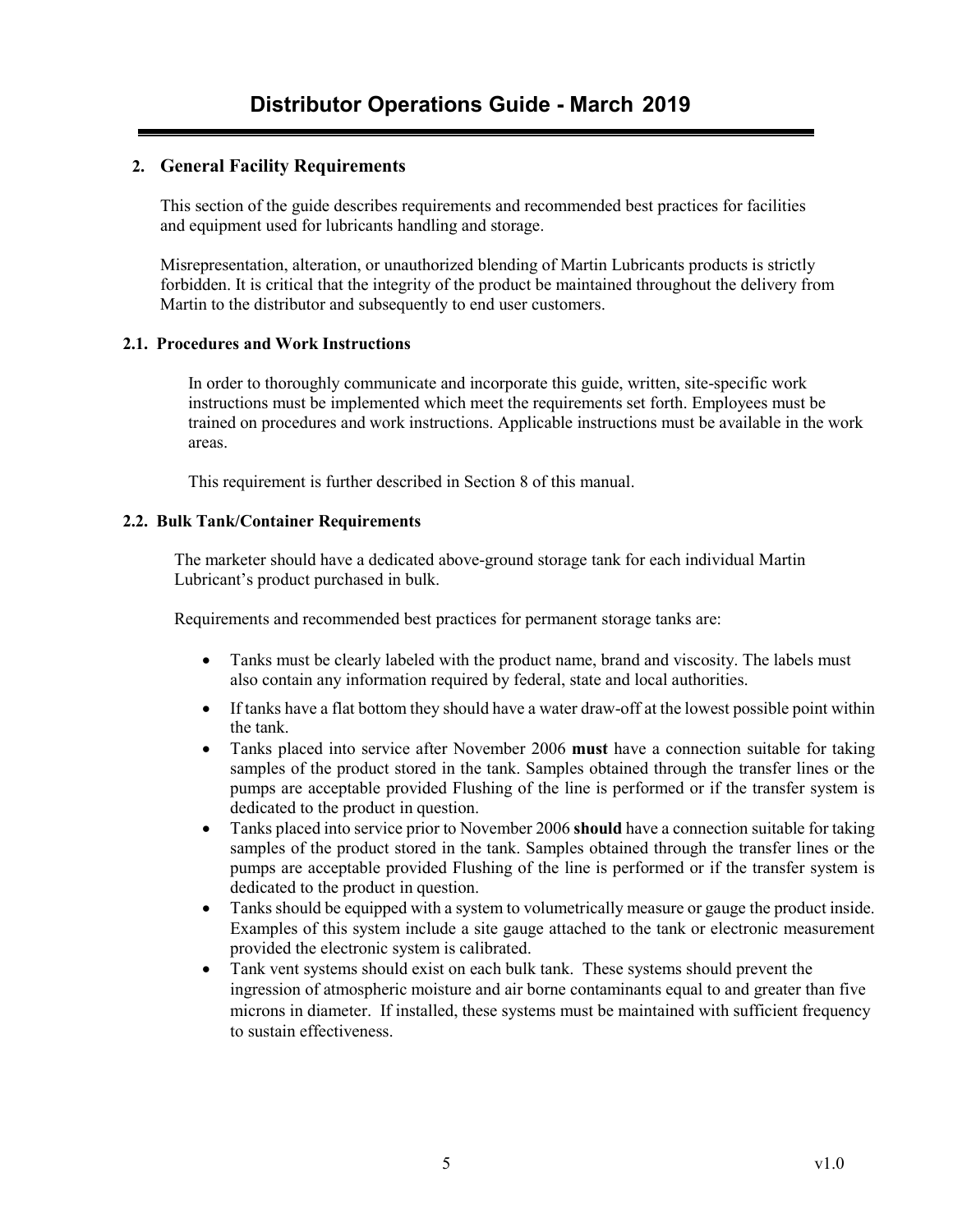#### <span id="page-5-0"></span>**2.2.1. Totes**

- Stationary tote container arranged and established for dedicated use shall be generally regarded as bulk tanks. Tank requirements will apply.
- Totes and intermediate bulk containers, or IBCs, must be dedicated by product (brand and viscosity) and must be labeled as such.
- When offloading product to be stored in totes or IBCs from a transport, the IBCs must be in the line of sight of the offloading operation

#### <span id="page-5-1"></span>**2.3 Changing Tank Service**

Compatibility guidelines must be followed when changing products in tanks and intermediate bulk containers (IBC). Contact Martin Lubricants' Technical Service or your Sales Representative for information on specific requirements.

#### <span id="page-5-2"></span>**2.4. Warehouse Storage**

Warehouse space must be sufficient for storage of IBCs, drums and pails of Martin Lubricants products. Empty containers intended for packaging Martin Lubricants products must be stored under cover with sufficient protection from dust and moisture. Alternative storage options must be approved by a qualified Martin Lubricants representative.

#### <span id="page-5-3"></span>**2.5. Product Transfer Systems**

Product transfer systems include lines, pumps, meters and hoses used to transfer product from receipt through delivery. This includes transfer from the bulk transport to the receiving tanks, from one storage location to another, into package containers, into delivery vehicles, and discharge at the customer's location. Martin Lubricants' requirements and recommended best practices regarding our distributors' transfer systems are as follows:

- The facility's internal product transfer systems must be dedicated by product class (see table below) including those used to fill bulk tanks, tank to tank transfers, tank to packaging, and tank to delivery trucks. See Section 4.2 for Martin's Transfer Guidelines.
- Equipment dedicated to a specific product class must be labeled or stenciled as such.
- Scales and/or meters must be calibrated annually and records of calibration must be maintained. This includes the meters on the delivery vehicles. Third-party certification is recommended in order to ensure required accuracy and precision. Loading and packaging systems must contain a strainer of 60-mesh or finer.
- The grouping of these products into a transfer system dedicated by product class **does not** eliminate the requirement for line purging or flushing.
- Lines should be labeled or stenciled with the product name near the valve closest to the tank discharge or receiving point.
- Lines should be equipped with isolated valves close to the pump and should be equipped with pressure relief controls.
- Lines should be constructed with Schedule 40 or better carbon steel or stainless steel.
- Lines and hose storage should be designed so that the lines and hoses drain dry when not in use.
- For safety and cleanliness, drip pans should be used where hoses are coupled.

Note: According to API Recommended Practice 1525 most PVC pipe is manufactured for water service and is incompatible with hydrocarbons, especially low-viscosity products and synthetics.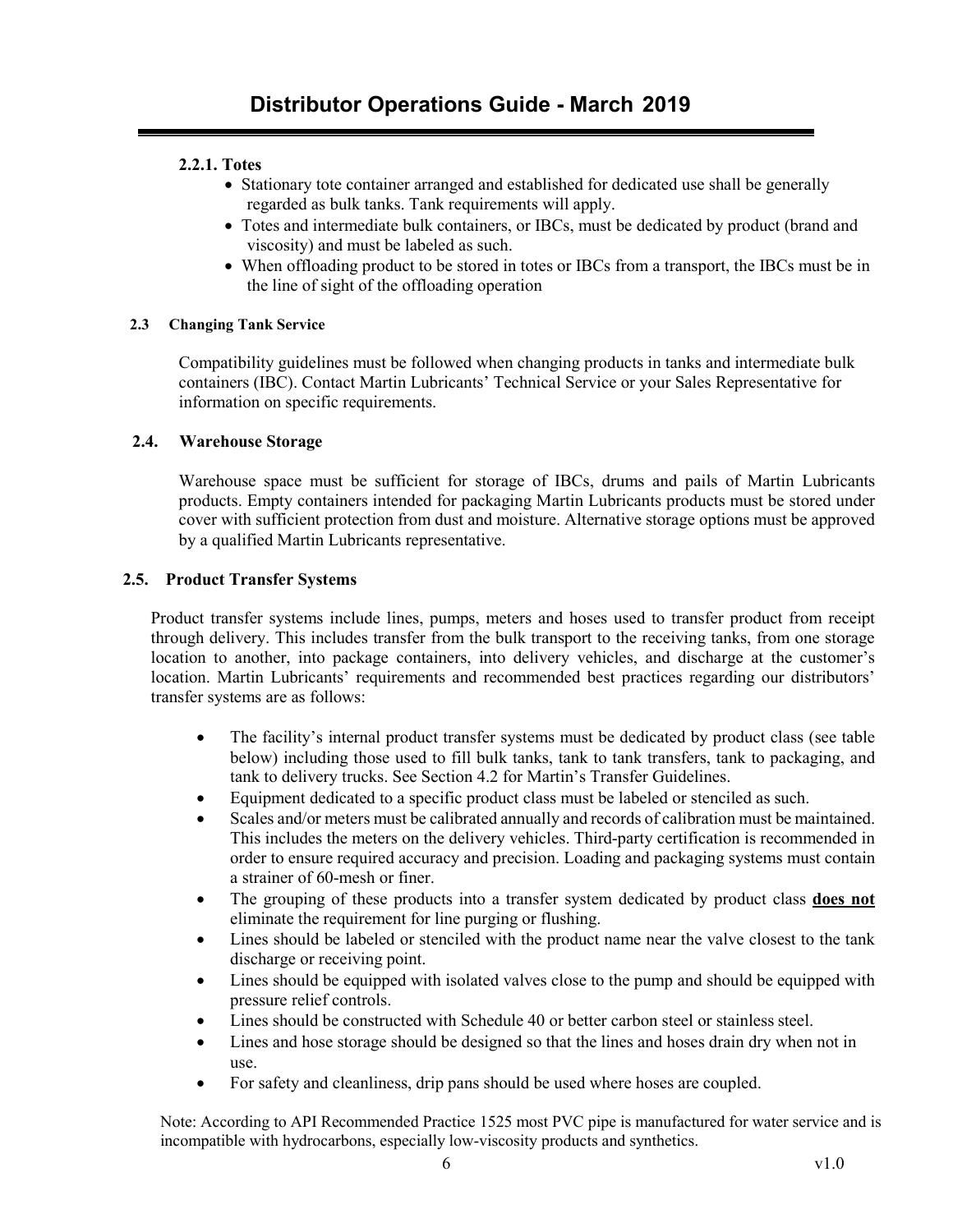#### **PRODUCT CLASS**

**Oil Product Group Recommended Flush Volume** (% of common line, meter and pump volume). Please see Section 4 for Flush guidelines.

| Motor Oils                    | 100% when changing grades within product family /<br>200% of when changing from PCMO to HD and vice<br>versa. |
|-------------------------------|---------------------------------------------------------------------------------------------------------------|
| Hydraulic Oils                | 100% when changing grades within product group                                                                |
| Gear Oils                     | 100% when changing grades within product group                                                                |
| ATF                           | 300% when following any dyed product or until no<br>dye color can be seen in flush                            |
| Turbine Oils                  | 100% when changing grades                                                                                     |
| <b>Between Product Groups</b> | 300% when changing between product groups                                                                     |

Note: 100% Flush is 0.16gal/ft. for 2 inch pipe, 0.37 gal/ft. for 3 inch pipe and 0.65gal/ft. for 4 inch pipe. Note: While not recommended, when using common line with multiple product families a flush of 300% of volume should provide for sufficient interface removal.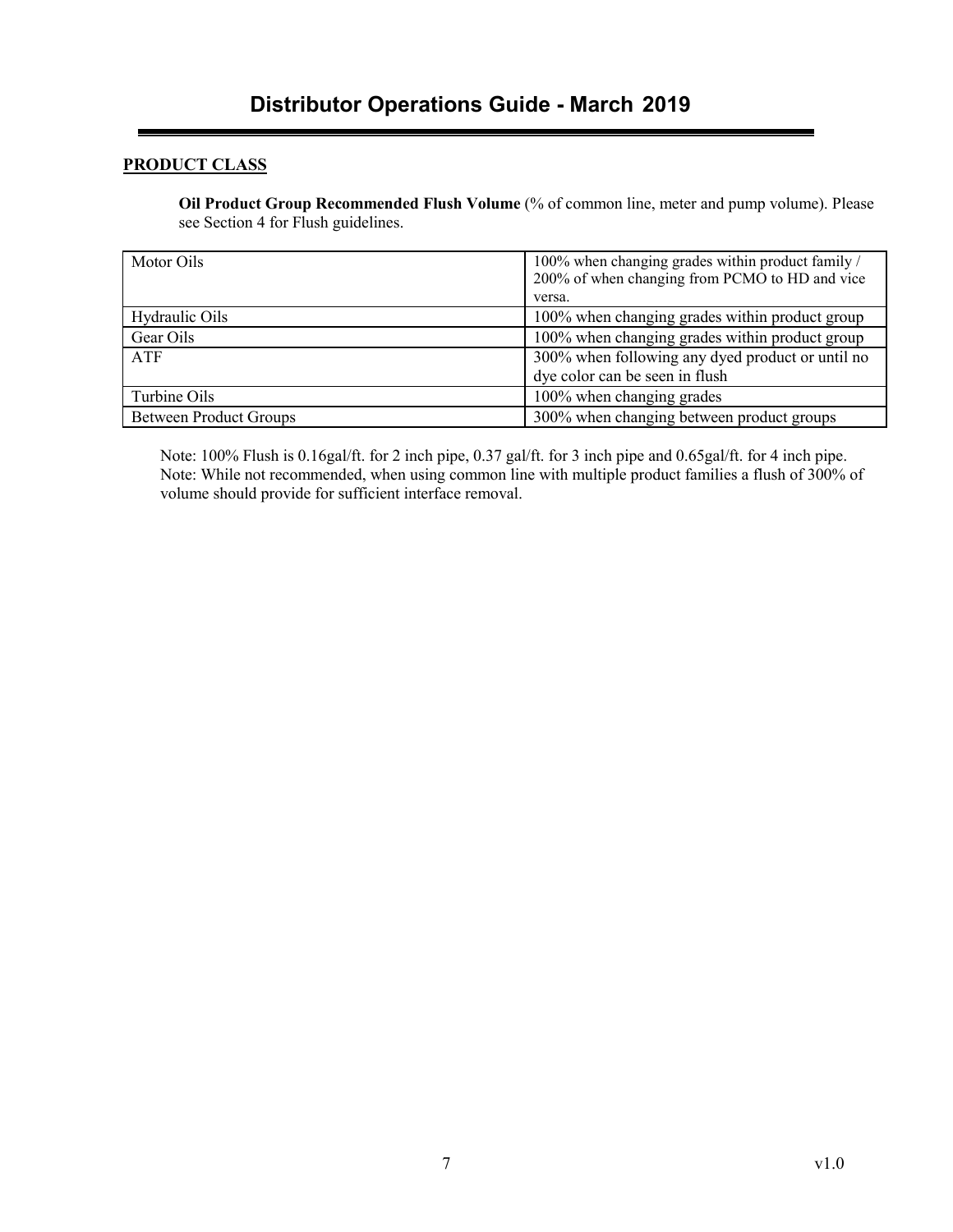#### <span id="page-7-0"></span>**3. Handling & Storage**

#### <span id="page-7-1"></span>**3.1. Sampling / Chain of Custody**

Chain of custody is the system by which the marketer accounts for the integrity and quantity of products moving through storage, transfer and delivery systems. This system includes the physical collection of samples and related record keeping of movements. Each time product is moved from one storage location to another the chances for contamination increase. Therefore, marketers should obtain samples from each possible contamination point. Specific examples of possible contamination points include storage tanks, transfer systems, packages and tank-wagons. Where suspect or nonconforming product is identified, chain of custody sampling and related documentation allows for reconstruction of the bulk oil handling process for the purpose of identifying cause. Distributors must maintain a Chain of Custody log. Information recorded in the log must correlate to held samples.

Requirements for samples and sample collection:

- The sample must be at least four ounces and placed in a clean, clear container constructed of clear glass or plastic with tight sealing lids or caps.
- The sample must be labeled with information that clearly identifies the date, the supply point, the product name and viscosity grade, the compartment number and the operator'sinitials.
- Samples must be stored in a controlled environment that prevents contamination or degradation of the product.
- Sample storage should allow for easy access and retrieval of sample retains in the event a product concern arises.
- Samples and logs must be maintained for six months and made available to Martin Lubricants' representatives upon request.

#### <span id="page-7-2"></span>**3.2. Sampling points**

There are two required (i.e. must) sampling points, and a third sampling point as a recommended "best practice":

- 1. Samples must be taken upon **receipt** of bulk product shipment from Martin Lubricants.
- 2. Samples must be taken from initial filled container when packaging bulk product into Totes, drums, pails, etc.
- 3. Samples should (i.e. best practice) be taken for outbound containers/truck compartments filled for delivery to the customer.

#### <span id="page-7-3"></span>**3.2.1. Receipt of Bulk Product**

Product integrity of incoming bulk lubricant shipments must be established **prior to** initiating the unloading process. The specific requirements for this step are:

- A sample must be taken from each compartment before unloading begins.
- Samples should be taken from the bottom of the transport trailer manifold.
- Each sample must be compared visually to a reference sample (reference last delivery sample) for color, appearance and particulate material.
- If the sample passes visual comparison, the compartment may be unloaded.

#### **Upon receipt, if product integrity is suspect, contact your Martin Lubricants representative immediately. Suspect product must not be unloaded.**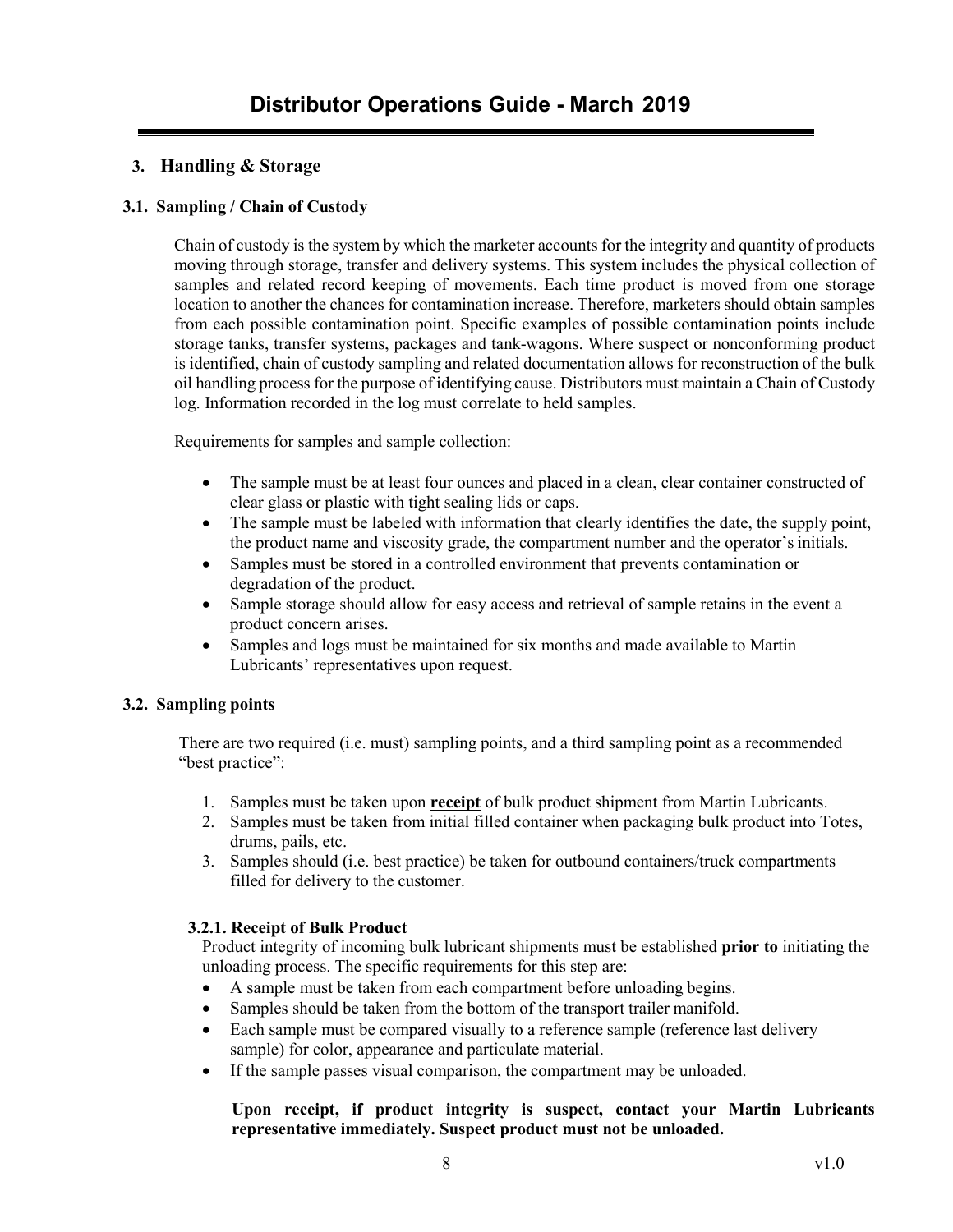#### <span id="page-8-0"></span>**3.2.2. Bulk Deliveries**

At the time the product is loaded into the delivery vehicle it has passed from the marketer's storage tank, through transfer system(s) and into the delivery vessel. As such, product integrity of outbound bulk shipments should be verified.

#### <span id="page-8-1"></span>**3.2.3 Packaged Bulk Product**

At the time bulk product is packaged into Totes, drums, pails, etc., integrity of product must be verified.

- A sample must be taken from the first filled container
- The sample must be at least four ounces and placed in a clean, clear container.
- The marketer must check the sample for color, appearance and ensure there is no visible water or contaminants.
- The sample must be compared visually to the retain sample of the last incoming load for that product.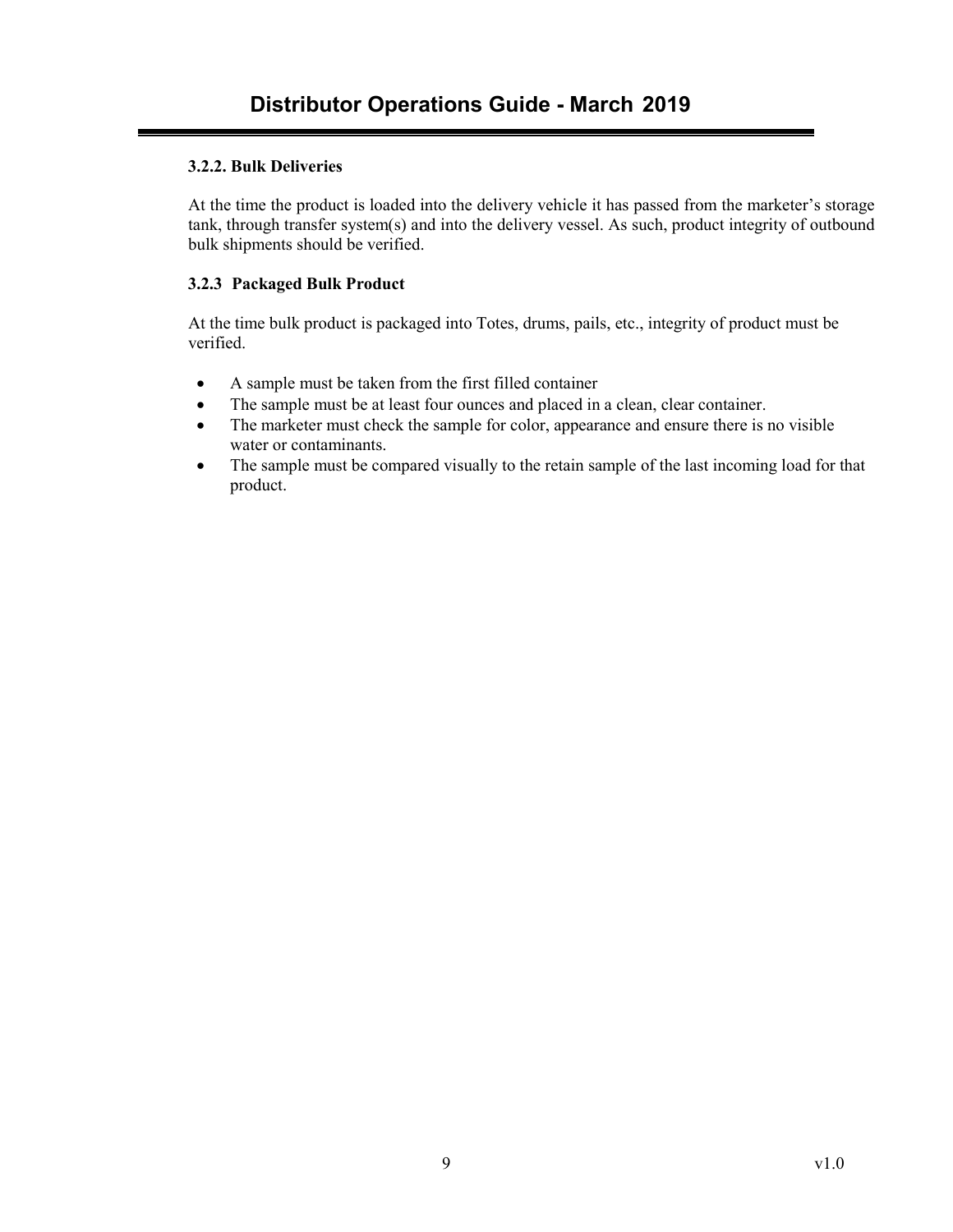#### <span id="page-9-0"></span>**4. Receiving**

All of the following unloading requirements and recommendations apply to tank wagon and railcar deliveries. The unloading requirements also apply whether the product is transported by the marketers' equipment, common carrier contracted by Martin Lubricants or common carrier hired by the marketer.

Due to the increased chance of contamination during transport and unloading operations, precautionary measures to prevent contamination and to establish chain of custody verification are required to ensure maintenance of product integrity.

#### <span id="page-9-1"></span>**4.1. Purging / Flushing**

#### **4.1.1 Within Product Class**

Where lines, pumps, hoses and other devices comprising the facility's transfer system are used for unloading product within a product class, the equipment must be:

- Dedicated by product class, **and**
- Purged sufficiently so as to remove the contents residing in the transfer equipment.

#### <span id="page-9-2"></span>**4.1.2 Between Product Class**

When receiving products of dissimilar product class the marketer should make every attempt to maintain complete segregation. Where the transfer system is used for a change of service of products of dissimilar product classes, the following apply:

- Where the transport's transfer equipment is used, it must be flushed to 300% so as to remove trace amounts of the previous products.
- Where the facility internal transfer system is used, hoses used for transport connections must be flushed.
- Additionally:
	- $\triangleright$  Detailed procedures must be available that describe proper flushing requirements and techniques.
	- $\triangleright$  Employees performing these activities shall be trained.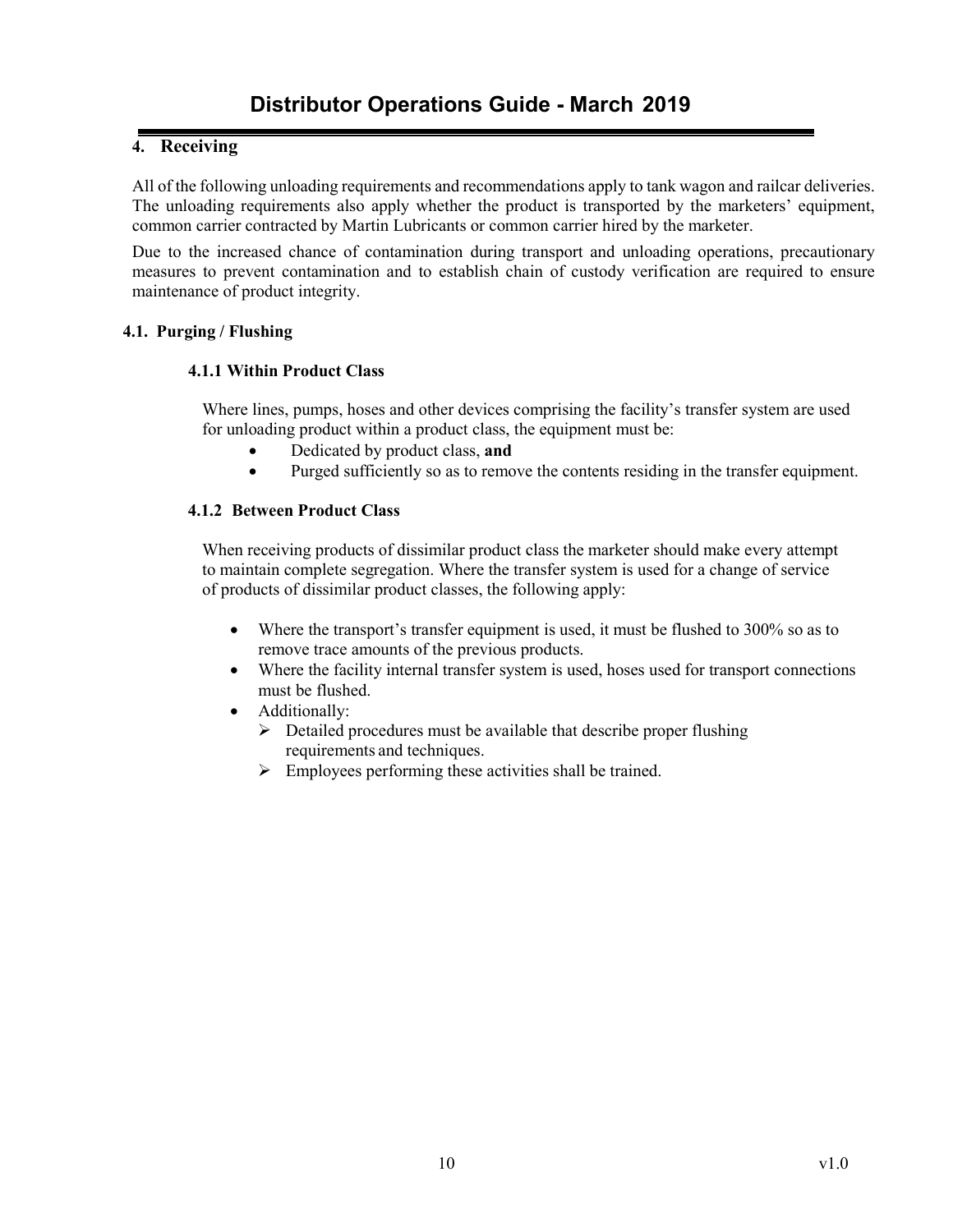#### <span id="page-10-0"></span>**4.2. Transport Unloading**

Requirements and recommended best practices for unloading operations are:

- Unloading must be performed in accordance with applicable safety and environmental regulations.
	- Distributor must properly position the transport to be unloaded, secure brakes and chock the tires.
	- The marketers' personnel and the carrier driver must check delivery documents in order to ensure that products, compartments and quantities are correctly listed.
	- Special Note: If multiple products are included in separate compartments, special attention should be given to avoid possible cross-contamination.
	- A chain of Custody Log must be used to track receipt data. Log data shall include, at minimum, date, supply point, carrier, batch number, sample identification, beginning and ending tank readings, quantity received, and initials of operator performing this work.
	- A sample must be taken from each compartment of the transport before the unloading process begins.
	- Flushing and/ or purging of transfer systems must be completed.
	- The sample should be taken from the bottom unloading connection following the flushing of a sufficient volume from the connection. Flushing is needed to eliminate any small amount of previously loaded product or water which might exist in the connection. The volume of flush fluid will generally vary from about one to five gallons.
	- Prior to unloading the transport, each sample must be compared visually to a reference sample (reference last delivery sample) for color, appearance and particulate material. Prior to unloading the transport, the marketer must gauge the receiving tank to verify sufficient room exists to accept the quantity of product to be received.
	- Martin's Material Transfer Rules **must** be followed at all times:
		- 1. Normal position of valves is the closed position, unless visually flagged.
		- 2. Never fill over the designated normal fill height/level without written approval.
		- 3. Address alarms immediately.
		- 4. Never bypass alarms.
		- 5. Double check that the aligned vessel is the correct vessel for the material.
		- 6. Double check the valve line up prior to transfer.
		- 7. Always confirm that product will fit into the designated vessel.
		- 8. Always confirm the material is flowing into the designated vessel.
		- 9. Always provide sample from receiving vessel after transfer/blend is complete.
		- 10. Always use your stop work authority to enforce these transfer rules.
	- The quantity of the product to be unloaded should not exceed 90% of the tank capacity.
	- The carriers pump, piping and unloading hoses should be inspected to ensure they are clean and free of contaminates.
	- The transport compartments must be vented during the unloading process to prevent the compartment from imploding.
	- **The marketer's operator must be present during the entire unloading process.**
	- When unloading multiple products, the marketer should begin with the product with the lightest viscosity.
	- Drip pans should be used to collect or contain any spills.
	- After pumping process is started the marketer must check for any leaks in the system. If any leaks are noted, discontinue pumping and repair the leak.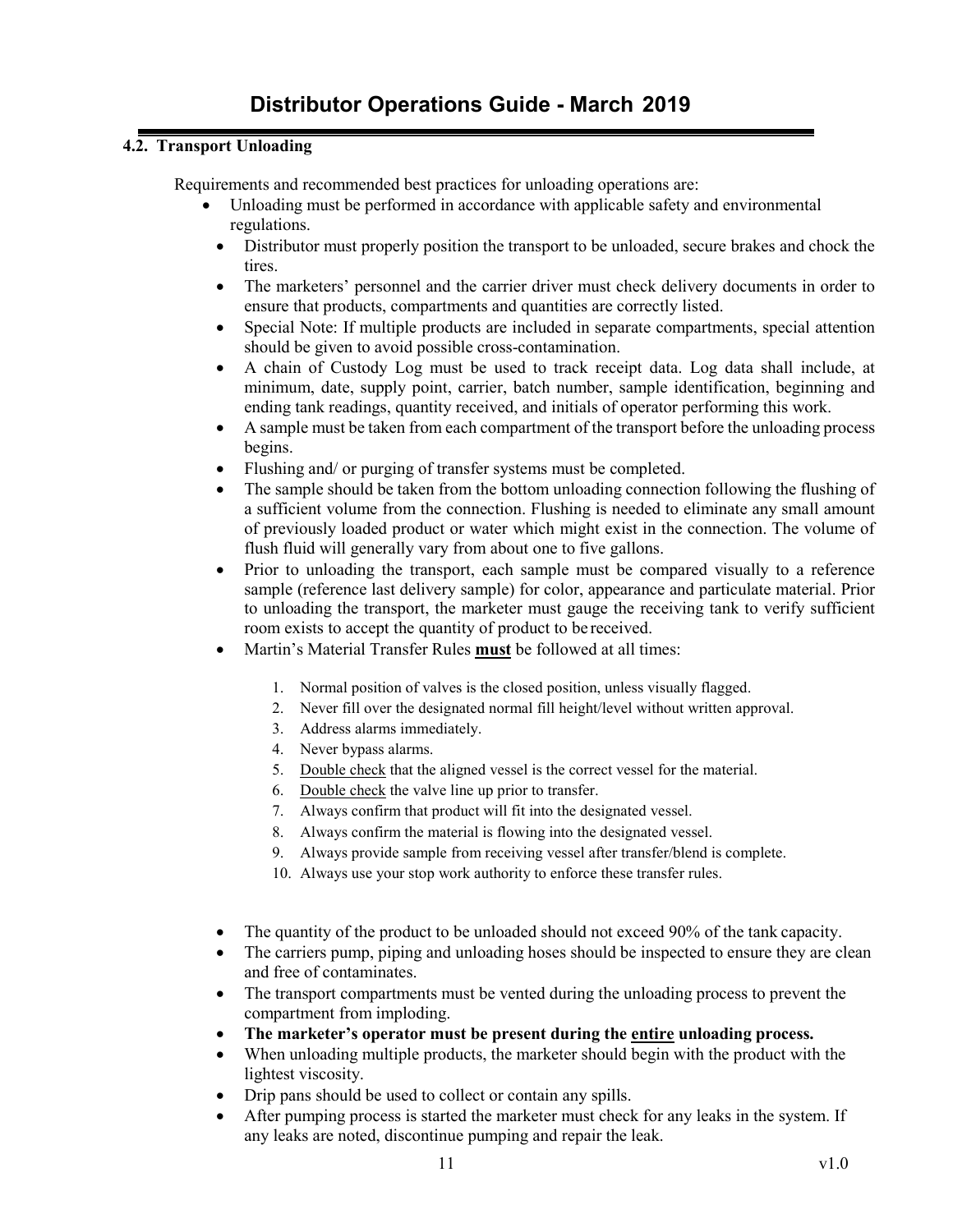Post Unloading Procedures:

- After the trailer is empty, the marketer must close the transport bottom valve, walk the hose to the suction side of the pump, close the pump suction valve and turn the pump off.
- Next the operator should close all remaining valves beginning with the storage tank and ending with the pump discharge valve.
- The operator should bleed any pressure from the lines before disconnecting the suction hose. The connections should be released slowly to avoid possible injury due to pressure build up.
- All hoses should be drained dry and capped before returning to the storage areas or stored in a way that will allow them to drain while stored.
- Marketer should verify the received quantity of product corresponds with the quantity posted on the bill of lading.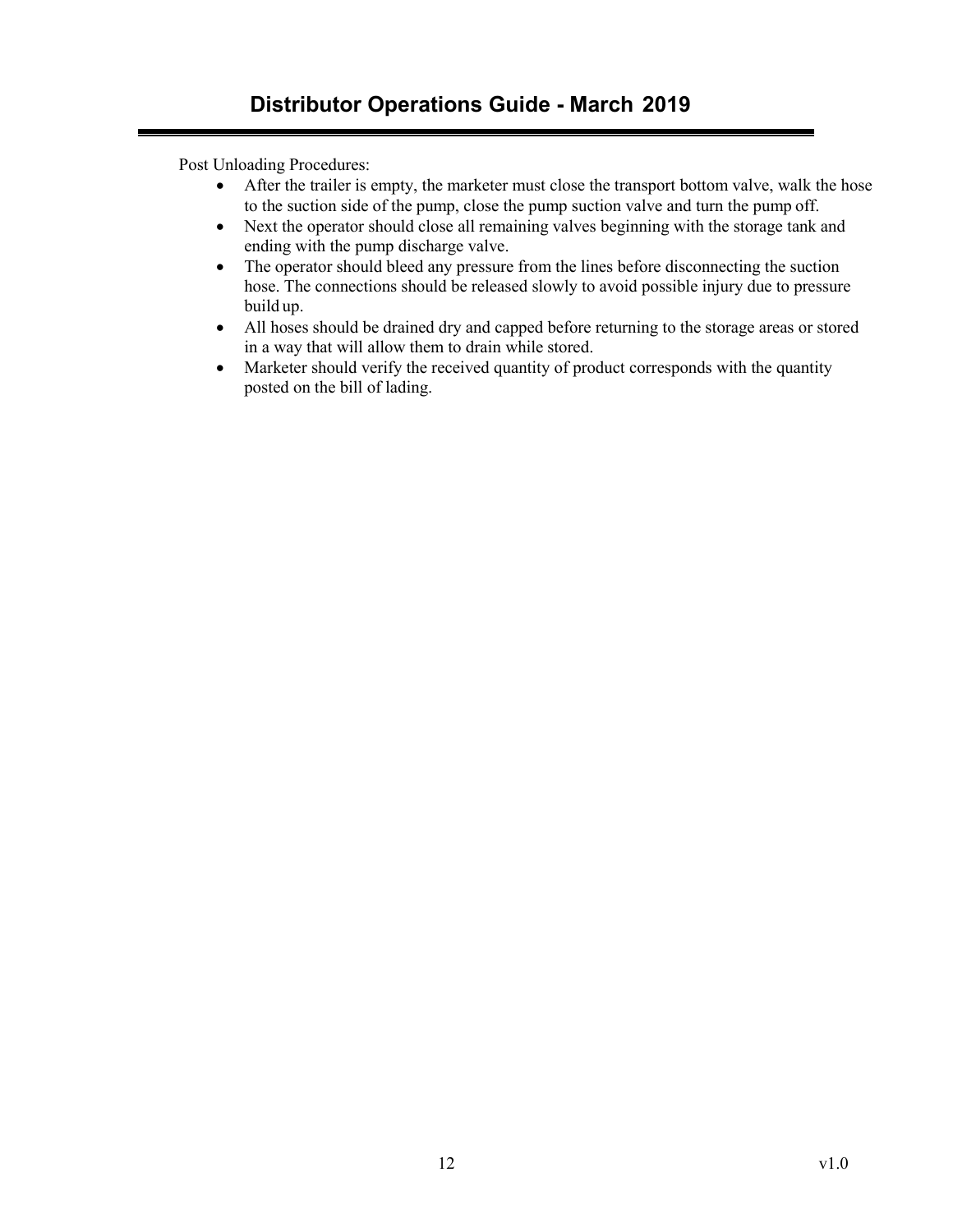#### <span id="page-12-0"></span>**5. Delivery**

Requirements are established for the process from loading a distributor's bulk delivery equipment to product transfers at the customer's storage tank, and include 1) delivery truck considerations, 2) loading delivery truck and 3) delivery. **Delivery** vehicle includes bulk tank-wagons, box trucks and flatbed trucks with delivery systems from Totes or any other means of delivering bulk lubricants through an intermediate storage and transfer system.

#### <span id="page-12-1"></span>**5.1. Delivery Vehicles / Loading**

- **During Loading, the operator should watch for unusual high or low pressures in the transfer system. These could indicate a closed valve or plugged strainer.**
- Products containing active sulfur contents should be handled by a segregated system. (i.e. Gear Oils)
- Delivery vehicles should have pumping systems dedicated for each product class to be delivered.
	- 1. Engine Oils
	- 2. Gear Oils
	- 3. Automatic Transmission Fluids
	- 4. Hydraulic Oils
	- 5. Zinc-Free Oils
- Special attention should be given to avoid possible cross-contamination between product classes.
- Product remaining in a compartment at the end of the delivery run should be pumped back into the proper storage tank or into a flush oil container.
- **Optional: On- board** filtration should be used for lubricant delivered. This best practice provides assurance that the delivered product is clean from contaminant at time of delivery.
- After the product has been loaded, a sample should be taken from each compartment or tote.
- The marketer must check the sample for color, appearance and ensure there is no visible water or contaminants.
- The sample must be compared visually to the retain sample of the last incoming load for that product.
- The delivery vehicle compartments, piping, pumps, meters and hoses should be inspected to ensure they are clean and free of contaminants.
- Compartments should be empty, clean and dry.
- The last product in the compartment must be checked for compatibility of like product class against the product to be loaded. Purge or flush compartments as appropriate.
- Equipment to be used for loading should be inspected to ensure that it is clean and free of contaminates. Verify that the last product pumped is a compatible class with the product to be loaded. Purge or flush the transfer system in accordance with the established Compatibility Guide.
- If loading from the top, the marketer shall verify that all discharge valves are properly closed.
- Loading should be performed in accordance with applicable safety and environmental regulations.
- The operator should verify that the product to be loaded corresponds to the shipping documents or loading instructions.
- The operator should remain with the delivery vehicle and pumping systems during the entire loading process.
- Metering should be used to monitor the process to minimize potential for overfilling.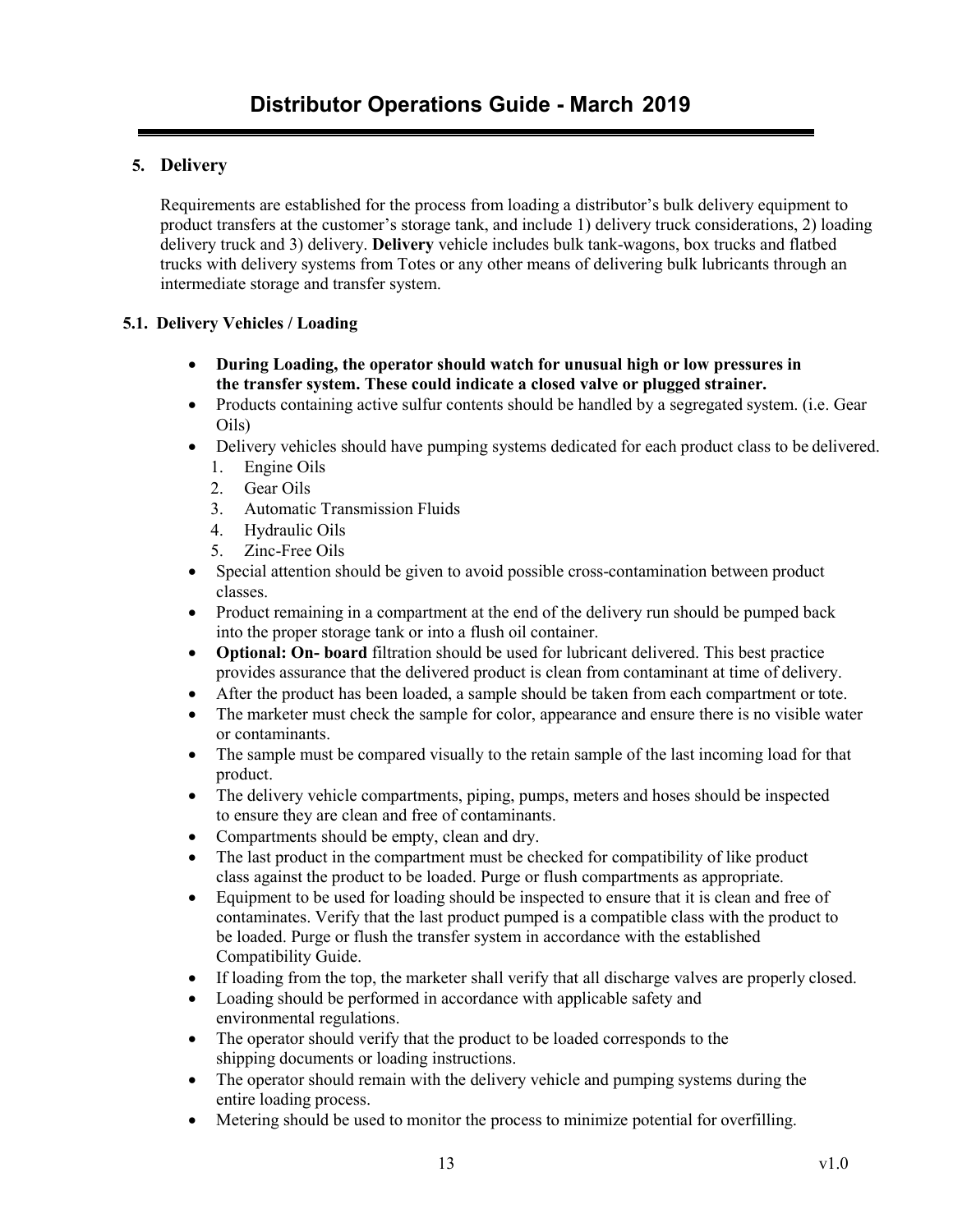### **Distributor Operations Guide - March 2019**

- Before transferring product to the compartments, the marketer should double check to ensure the appropriate lines and valves are set to direct the product to the desired delivery vehicle compartment.
- Once pumping has begun, the marketer should inspect the system for leaks. If any leaks are noted, discontinue pumping and repair the leak or notify the customer.
- If loading multiple products, special attention should be given to avoid possible cross-contamination.
- Lines, pumps, meters and hoses must be sufficiently purged or flushed.

#### **If Totes (IBCs) are used as the delivery vessel, the following requirements apply:**

- Totes (IBCs) should be clearly labeled to identify the product they service.
- Prior to filling, the marketer should visually inspect the Tote to ensure it is clean and free of contaminants.
- Only IBCs which are dedicated to a single product service and which have remained in the custody of the marketer should be refilled without being cleaned. Dedicated IBCs should be visually inspected prior to refilling.
- Where there is a change of product service, IBCs must be appropriate cleaned between fills.
- To prevent product contamination, the top of the IBCs must be wiped clean prior to refilling.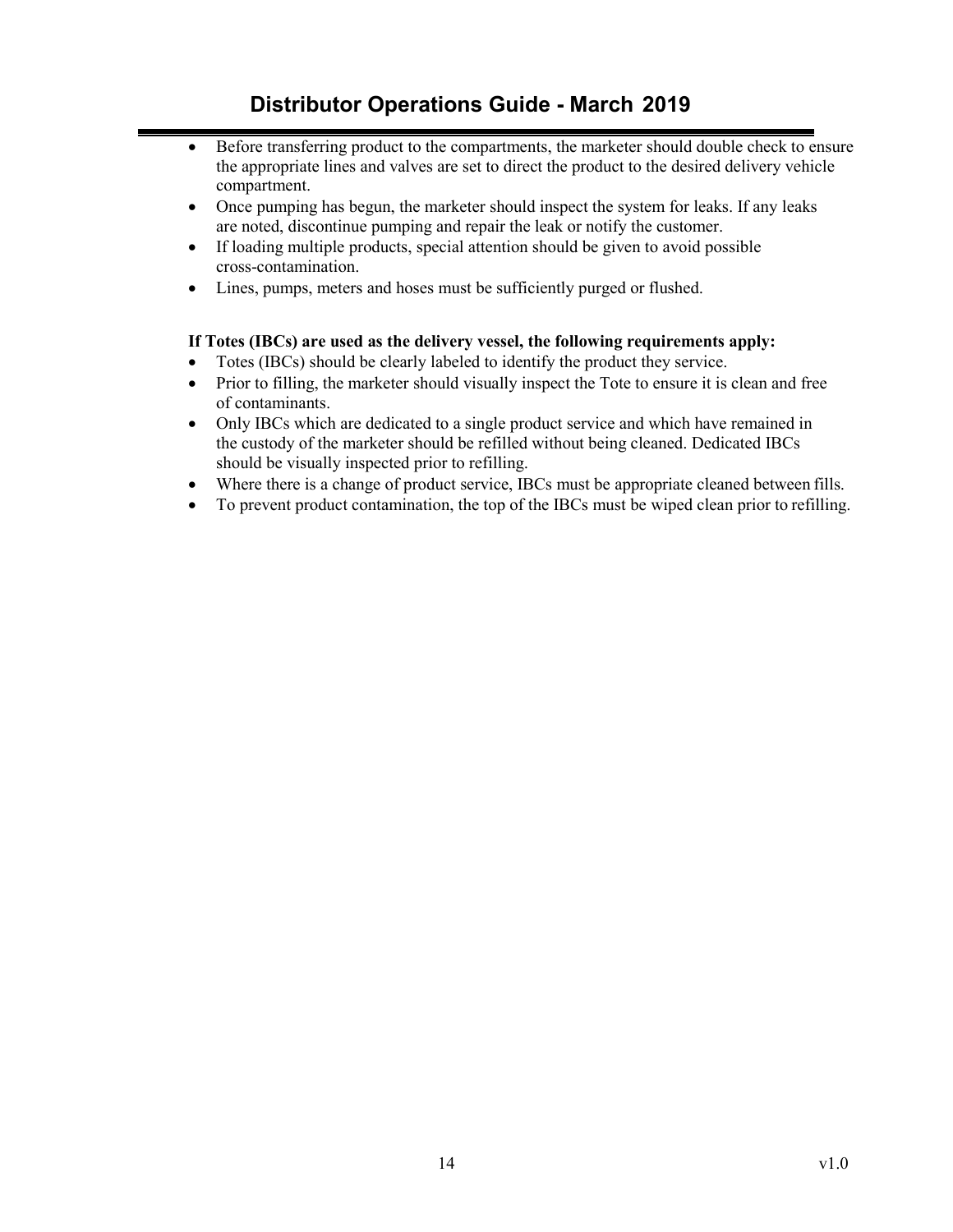#### <span id="page-14-0"></span>**5.2. Customer Deliveries**

The following recommended practices apply to the physical delivery of bulk lubricants:

- Prior to the first bulk delivery, the delivery vehicle driver should ensure that the pumps and hose reels on the delivery vehicle have been properly flushed and are ready for the first stop on the delivery route.
- Scheduling product transfers by product class will minimize the frequency of occurrence product transitions required during delivery and should always be a consideration in the facility operations.
- For each delivery route, the pumping systems on the delivery vehicle should be dedicated to the product class they serve.
- After the product has been loaded, a sample must be taken from each compartment or IBC.
- At each delivery point, the marketer should inspect the customer's storage tank for any potential problems.
- The marketer should check the tank labeling and verify that the product in the tank corresponds with the product to be delivered.
- If possible, the marketer should visually check the product in the tank to ensure that there are no visible contaminates.
- The driver should not leave the pump and hoses unattended while filling the customer's storage tank. If the driver is delivering into a storage vessel that cannot be seen from the truck, the driver should have a second person watch the process at the delivery vessel to avoid overfilling. Driver and second person watching should be able to continuously communicate until complete.
- Once the pumping operation has started, the driver should inspect the pumping system for leaks. If any leaks are noted, discontinue pumping and repair the leak.
- After the delivery is complete, the driver should clean the top of the storage tank and any other drips or spills.
- Proper flushing /purging procedures should be followed when switching between different products.
- The delivery drivers should understand the correct line volume of the piping, pump, meter and hose reel for each pumping system on the delivery vehicle.
- Marketer should have printed meter tickets for all bulk deliveries of lubricants made to customers.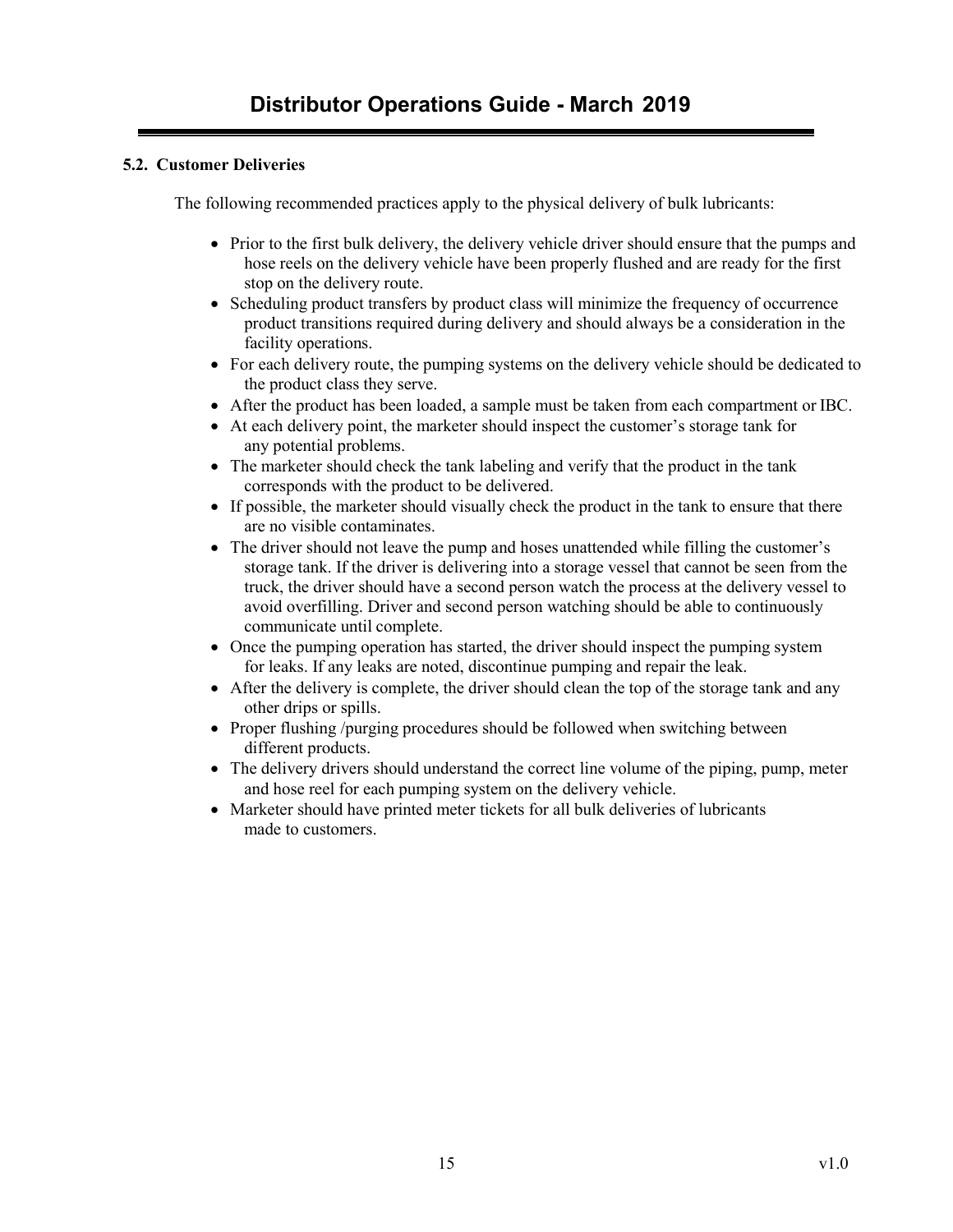#### <span id="page-15-0"></span>**6. Packaging Bulk Lubricants**

As with bulk delivery to customers, product quality of packaged products that are filled by the marketer must be established prior to delivery and approved by a Martin representative. It is easily reasoned that the smaller the volume, the greater the potential for compromising the integrity of the package. Lack of attention toward empty container storage and handling can contribute to contamination problems.

Adhering to the required and recommended best practices will ensure a representative sample of the product packaged. The requirements for chain of custody proof for this operation are:

- For each package run, marketers must retain a sample.
- The sample must be taken from the first and last container filled.
- The sample information must be recorded in a chain of custody log. An example of a log to track this information titled Packaging Log is available in the Appendices of this standard.

#### <span id="page-15-1"></span>**6.1. Equipment Requirements**

- In order to maintain product integrity, the packaging area must be under cover and suitable to prevent contamination from moisture, dust or other forms of contamination.
- Equipment should be inside and in close proximity to the pumps and meters that will be used for packaging.
- Appropriate packaging equipment should be available for use:
	- 1. An explosion proof drop light that can be lowered into a drum for inspecting containers 2. A bung wrench for drum caps
- Maintaining the chain of custody log. An example of a chain of custody log is provided in
	- the Appendices of this standard under the heading Packaging Log.

#### <span id="page-15-2"></span>**6.2. Containers**

Martin Lubricants can authorize marketers who meet the minimum requirements to package certain bulk lubricants into Totes (IBCs), 55-gallon drums, 16-gallon drums and 5 gallon pails. **These container sizes are the only sizes allowed for the packaging of Martin Lubricants' products.**

- Fill volumes must be consistent with those available directly from Martin Lubricants for the specific product & package combination.
- All drums must have bung seals applied before shipping.
- All empty and full containers must be stored in accordance with section 3.0 Handling & Storage, in this standard.
- All new and reconditioned drums used for packaging Martin Lubricants products must be inspected before filling and labeling. Drum inspection records should be maintained. Records should be retained for a period of six months. An example of such a log is available in the Appendices of this standard under the heading Reconditioned Drum Inspection.
- Prior to filling, each drum must be inspected to verify the container is free from rust, liquid, or other foreign residue.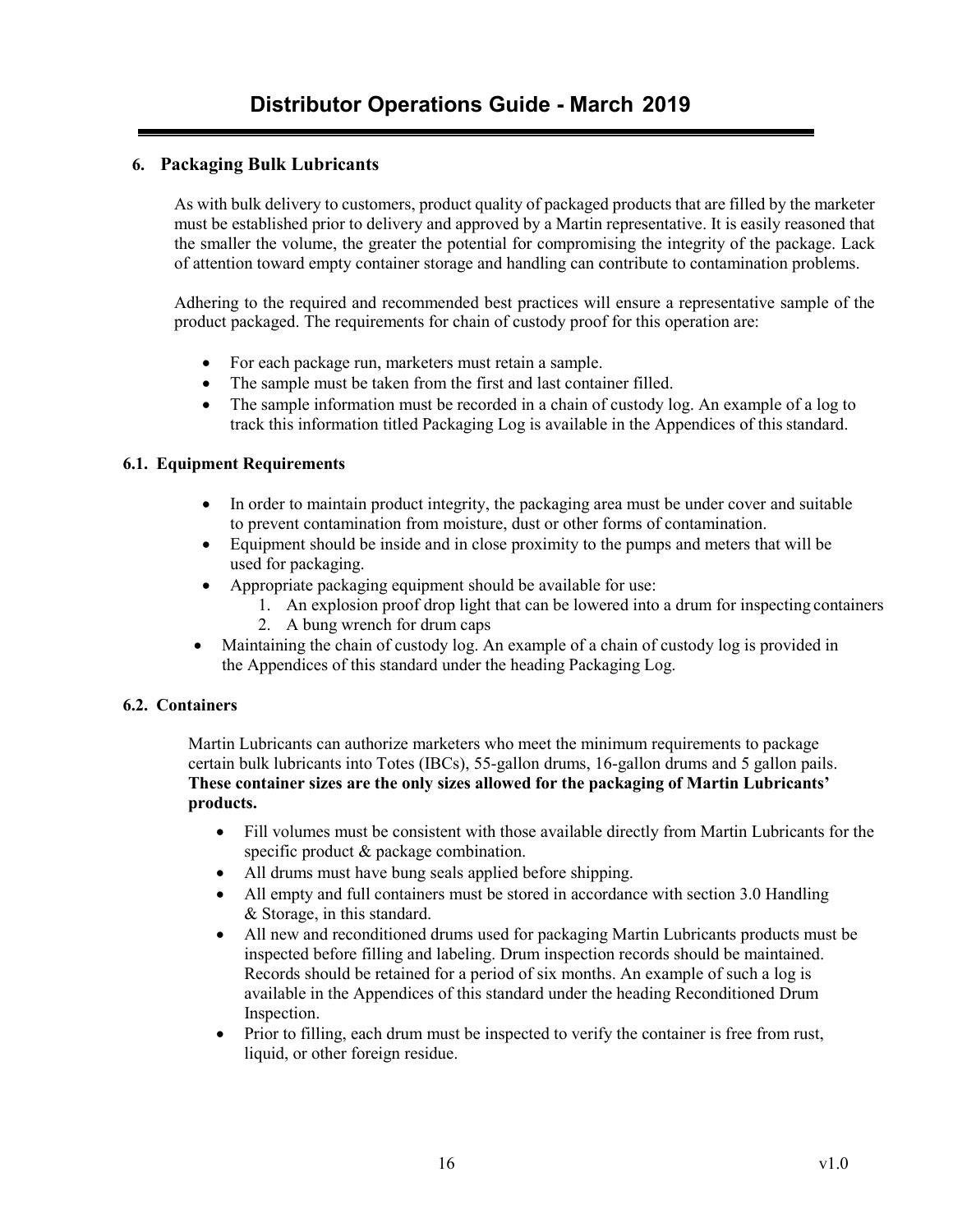#### **6.3. Filling**

The process requirements and recommended best practices for filling containers are identified below:

- Meters or scales must be used to measure product sold to customers. The meters and/or scales must be certified and checked for accuracy annually and, if needed, calibrated. Third- party certification is recommended in order to ensure required accuracy and precision. Records of these checks and calibrations must be kept on file and made available for review.
- The fill systems used for packaging must be dedicated by product class at a minimum.
- Best practice is to have all fill systems dedicated by product.
- If the marketer is utilizing a fill system dedicated by product class, the common areas within the class system must be purged between products.

#### <span id="page-16-0"></span>**6.4. Labeling**

Martin Lubricants approved labels must be used when packaging Martin branded products. Labels must clearly identify the marketer's name & location in the "Packaged by" section of the label.

For purposes of identification, for each packaging run or lot, labels applied to marketer packaged products must contain a unique batch number and this batch number recorded on the chain of custody log. The marketer should use a code that is traceable through the Julian calendar. A batch number referencing the Julian calendar would contain the year the product was packaged, the operator that packaged the product and the day of the year that the product was packaged.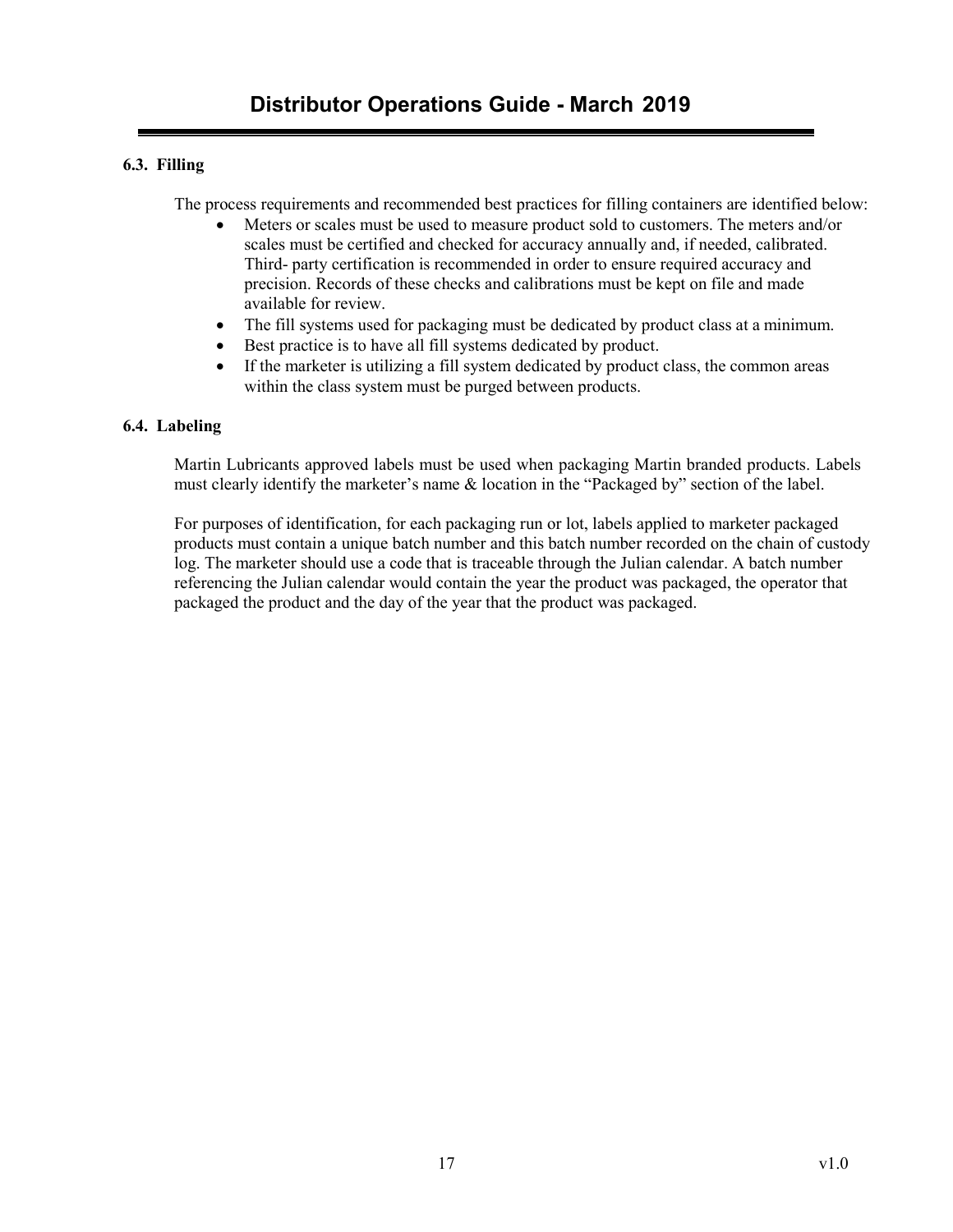#### <span id="page-17-0"></span>**7. Documentation Requirements**

Distributors must document their handling processes. This documentation consists of procedures or work instructions describing the processes used and record keeping systems documenting the processes performed.

#### <span id="page-17-1"></span>**7.1. Policies, Procedures, Instructions & Forms**

Procedures document the manner that activities are performed. Well written procedures should clearly point out *who, what, when, where, and how*. Site-specific procedures must be implemented that document:

- Health, safety and environmental policies and procedures
- Handling and storage policies and procedures
- Receiving policies and procedures
- Chain of custody policies and procedures
- Delivery policies and procedures
- Packaging policies and procedures

Examples of information to be included in each of these categories are provided below.

*Health, safety and environmental:* Should include applicable policies and procedures required internally or by governmental agencies such as SPCC plans, OSHA requirements, OPA contingency plans, etc.

*Handling and storage:* Should include policies and procedures for storage of lubricants, dedication of equipment, flush oil storage, a schematic drawing of the tank farm and warehouse layout, calibration documentation, etc.

*Receiving:* Should include work instructions for the requirements of section 4.0 Receiving, chain of custody requirements, etc.

*Chain of custody:* Should include policies for chain of custody documentation, work instructions for the activities required in section 3.0 Chain of Custody, etc.

*Delivery*: Should include policies for chain of custody documentation, work instructions for the activities required in section 5.0 Delivery, etc.

*Packaging:* Should include policies for chain of custody documentation, work instructions for the activities required in section 6.0 Packaging, etc.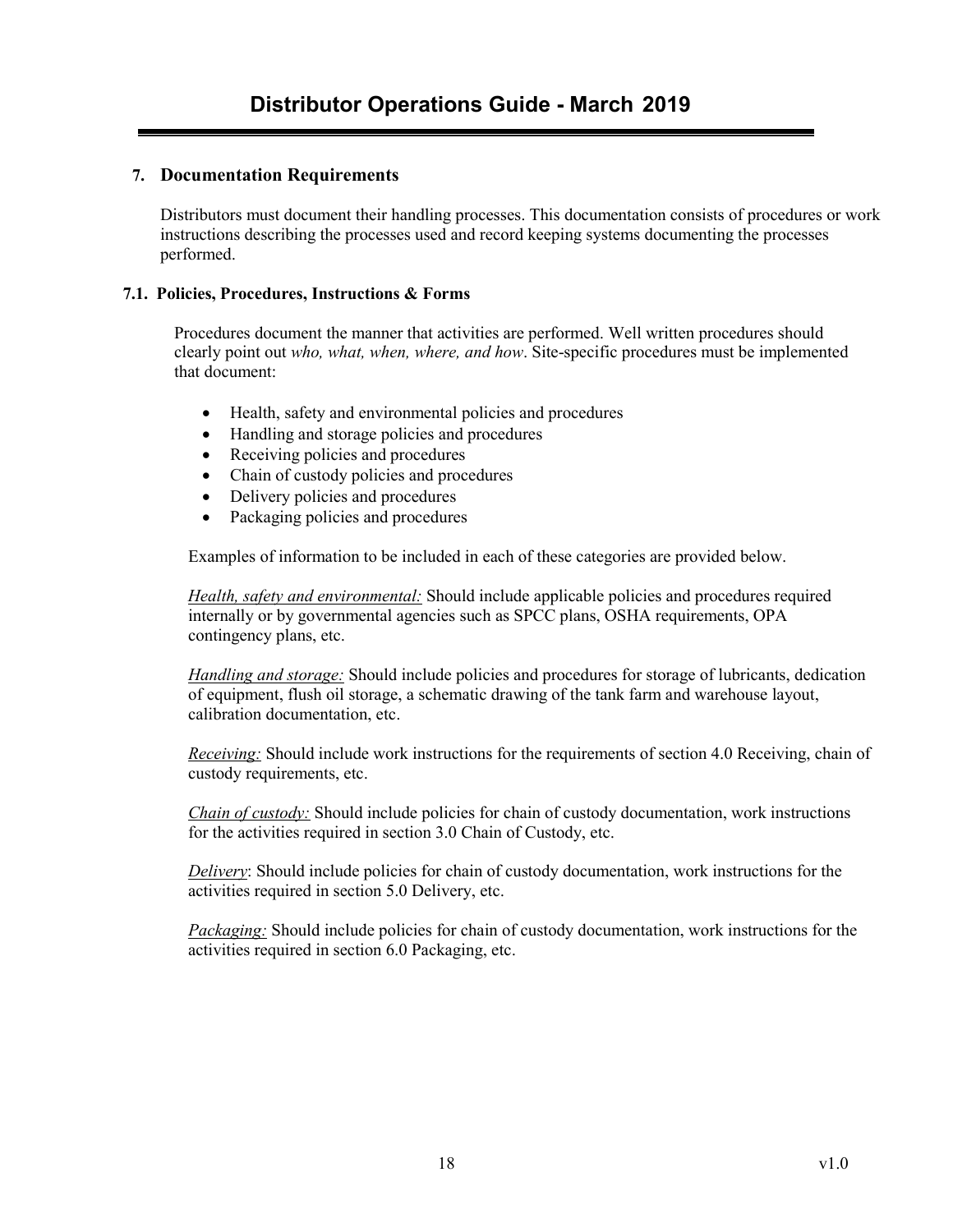#### <span id="page-18-0"></span>**7.2. Record Keeping**

Good records clearly documents the work accomplished. For some activities, logs will be required to document actions taken regarding the handling of Martin Lubricants product. The activities and the type of information required or recommended are:

• Receiving: A log must be maintained to document the receipt of bulk lubricants products. The information that should be documented in this log includes the date the product was received,

the supply point and/or carrier, the batch number, the condition/appearance of the sample, beginning and ending tank readings, the quantity received and the initials of the operator.

- Delivery: A log is recommended to document the delivery of bulk lubricants products. The information that should be documented in this log includes the date delivered, vehicle/IBC delivered from, sample condition/appearance, customer delivered to, quantity delivered and driver's initials.
- Packaging: A log is required to document the packaging of bulk lubricants products. The information that should be documented in this log includes the date, batch number, container size, quantity packaged, last received bill of lading, sample condition/appearance and operator's initials.
- Note: Examples of logs and forms are presented in the various Appendices of this standard. These can provide guidance for required data and information.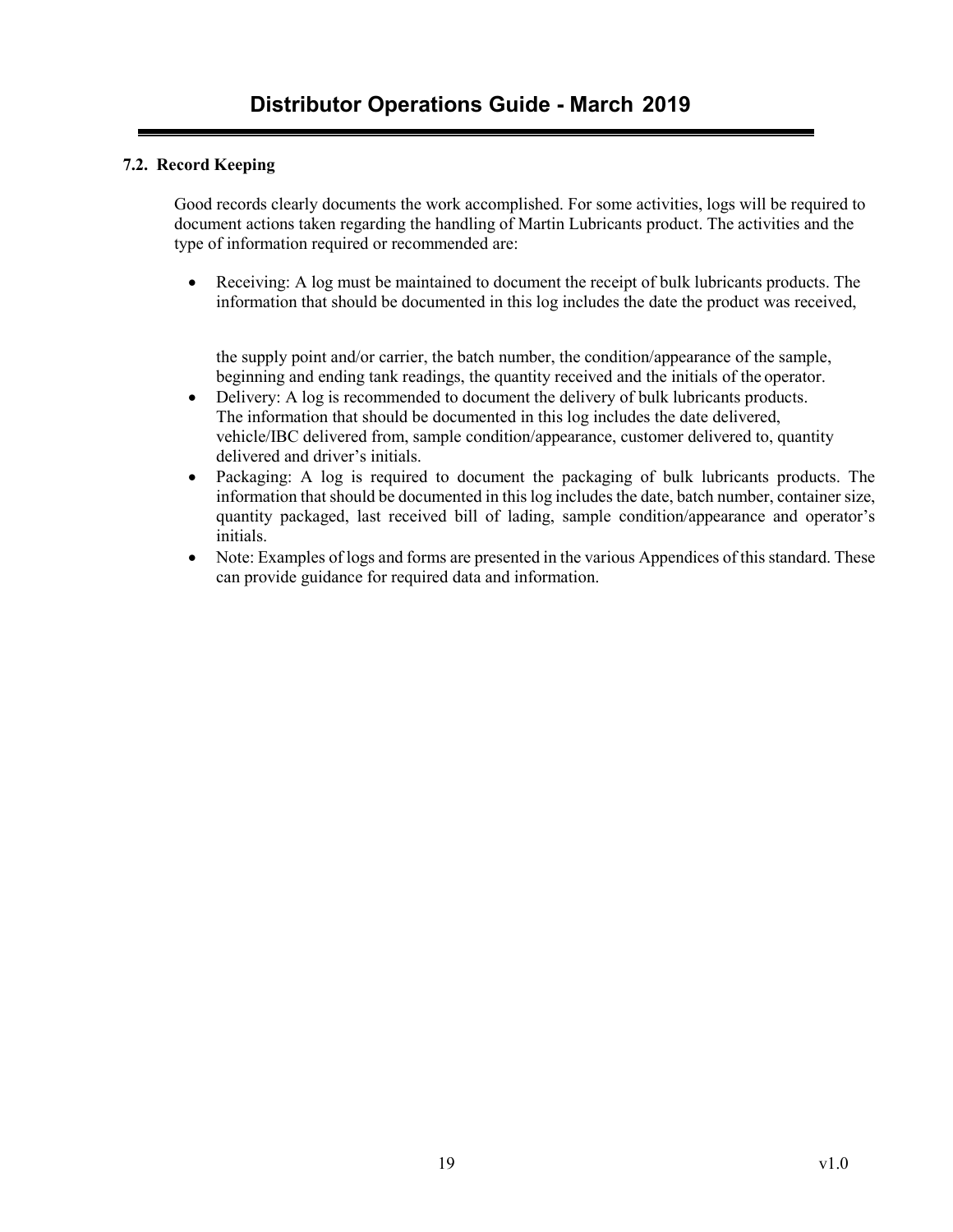#### <span id="page-19-0"></span>**8. Special Processes**

#### <span id="page-19-1"></span>**8.1. Blending**

Note: Marketers are prohibited from product blending without written approval from Martin Lubricants. No exceptions.

#### <span id="page-19-2"></span>**8.2. Railroad Engine Oil Handling**

Under special circumstances some marketers may be authorized by Martin Lubricants to handle, store and deliver bulk railroad engine oil. Handling & delivery of railroad engine oil will be authorized only when Martin Lubricants, determines that 1) a suitable business case exists and 2) the marketer has the experience and equipment necessary to ensure that the product will meet the appropriate specifications. Common transfer and/or pumping systems will not be permitted.

Note: Marketers are prohibited from packaging railroad engine oil under any circumstances.

#### <span id="page-19-3"></span>**8.2.1 Requirements**

- Marketers must have on file a Railroad Engine Oil Waiver for each product to be delivered. A Railroad Engine Oil Waiver must be signed and approved by the appropriate Product or Technical Manager.
- Chain of Custody Log sheets must be maintained. Log sheets must be retained for 12 months.
- Note: Common transfer and/or pumping systems will not be permitted.
- Marketers must furnish and maintain site specific written instructions. These instructions must provide sufficient detail describing in full all aspects receiving, handling & storage and delivery process.
- Plans for preparing storage and transfer equipment for initial receipt of product must be submitted to and approved by Martin Lubricants
- ALL products handling equipment (tanks, compartments, pumps, meters, lines and hoses must be dedicated by product.
- Totes used for handling, storage or delivery must be dedicated by product and permanently labeled.
- Delivery must be from dedicated equipment (dedicated compartment or dedicated totes and dedicated pump).
- Absolutely no repackaging into or from any package (keg, drum, pail) is allowed.
- Samples must be taken from each delivery and retained for a minimum of 12 months.
- Records of deliveries must be maintained in a chain of custody log. The log shall be maintained for a minimum of 12 months
- Marketer shall provide product samples to Martin Lubricants upon request.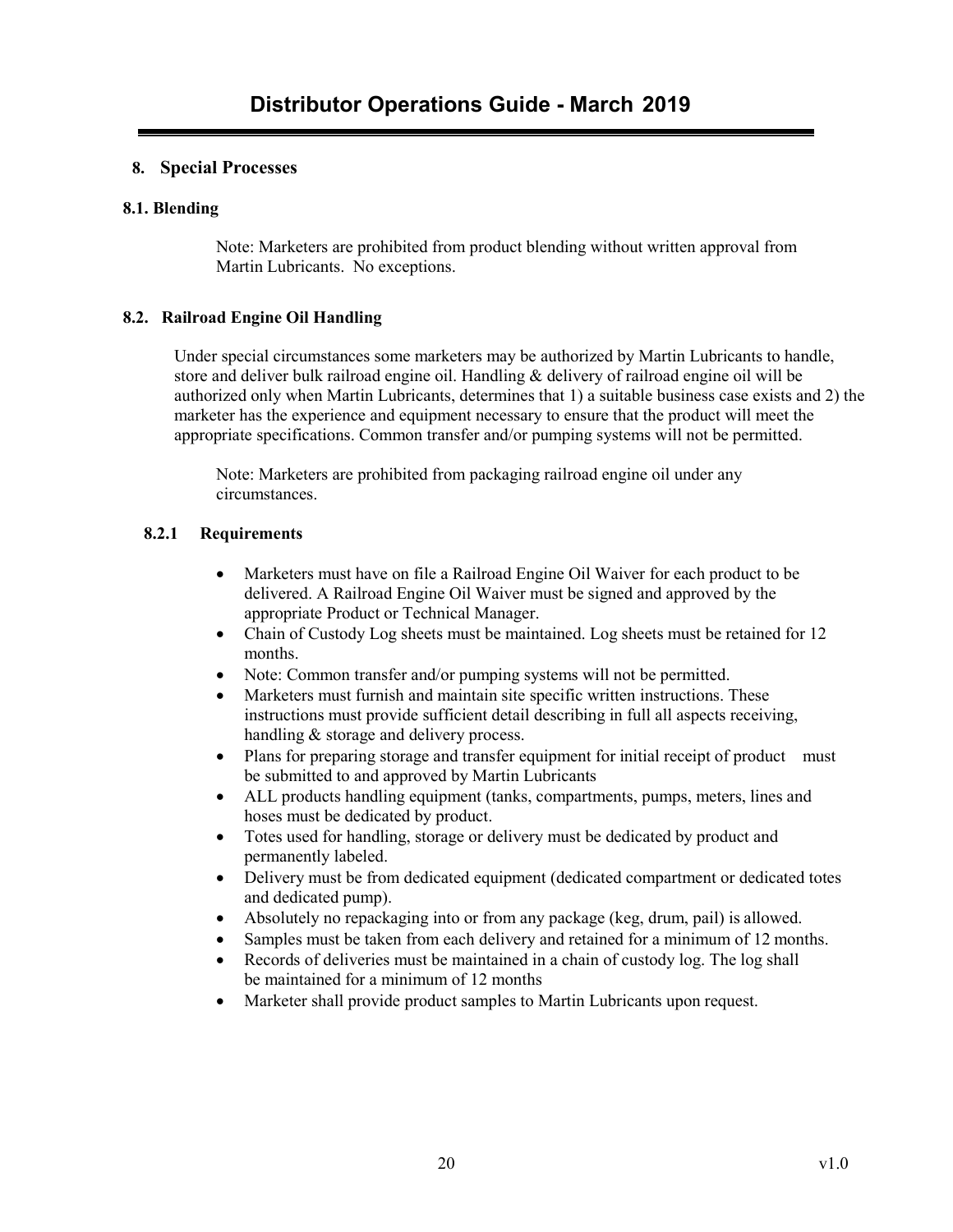### <span id="page-20-0"></span>**9.0 Appendices**

 $\epsilon$ 

### <span id="page-20-1"></span>**9.1 Line Volume Calculation**

# **System Calculation**

| <b>NOMINAL</b> | <b>ACTUAL</b>       | <b>ACUTAL</b>       | <b>GALLONS IN</b> |
|----------------|---------------------|---------------------|-------------------|
| PIPE DIAM.     | <b>INSIDE DIAM.</b> | <b>OUTSIDE</b>      | <b>ONE LINEAL</b> |
| <b>INCHES</b>  | <b>INCHES</b>       | <b>DIAM. INCHES</b> | <b>FOOT</b>       |
| 1/8            | .269                | .405                | .0030             |
| 1/4            | .364                | .540                | .0054             |
| 3/8            | .493                | .675                | .0099             |
| 1/2            | .622                | .840                | .0158             |
| 3/4            | .824                | 1.050               | .0277             |
|                |                     |                     |                   |
| $\mathbf{1}$   | 1.049               | 1.315               | .0449             |
| $1\frac{1}{4}$ | 1.380               | 1.660               | .0777             |
| $1\frac{1}{2}$ | 1.610               | 1.900               | .1058             |
| $\overline{2}$ | 2.067               | 2.375               | .1743             |
| $2\frac{1}{2}$ | 2.469               | 2.875               | .2487             |
|                |                     |                     |                   |
| $\overline{3}$ | 3.068               | 3.500               | .3840             |
| $3\frac{1}{2}$ | 3.548               | 4.000               | .5136             |
| $\overline{4}$ | 4.026               | 4.500               | .6613             |
| $4\frac{1}{2}$ | 4.560               | 5.000               | .8284             |
| 5              | 5.047               | 5.563               | 1.0393            |
|                |                     |                     |                   |
| 6              | 6.065               | 6.625               | 1.5008            |
| 8              | 7.981               | 8.625               | 2.5988            |
| 10             | 10.020              | 10.750              | 4.0963            |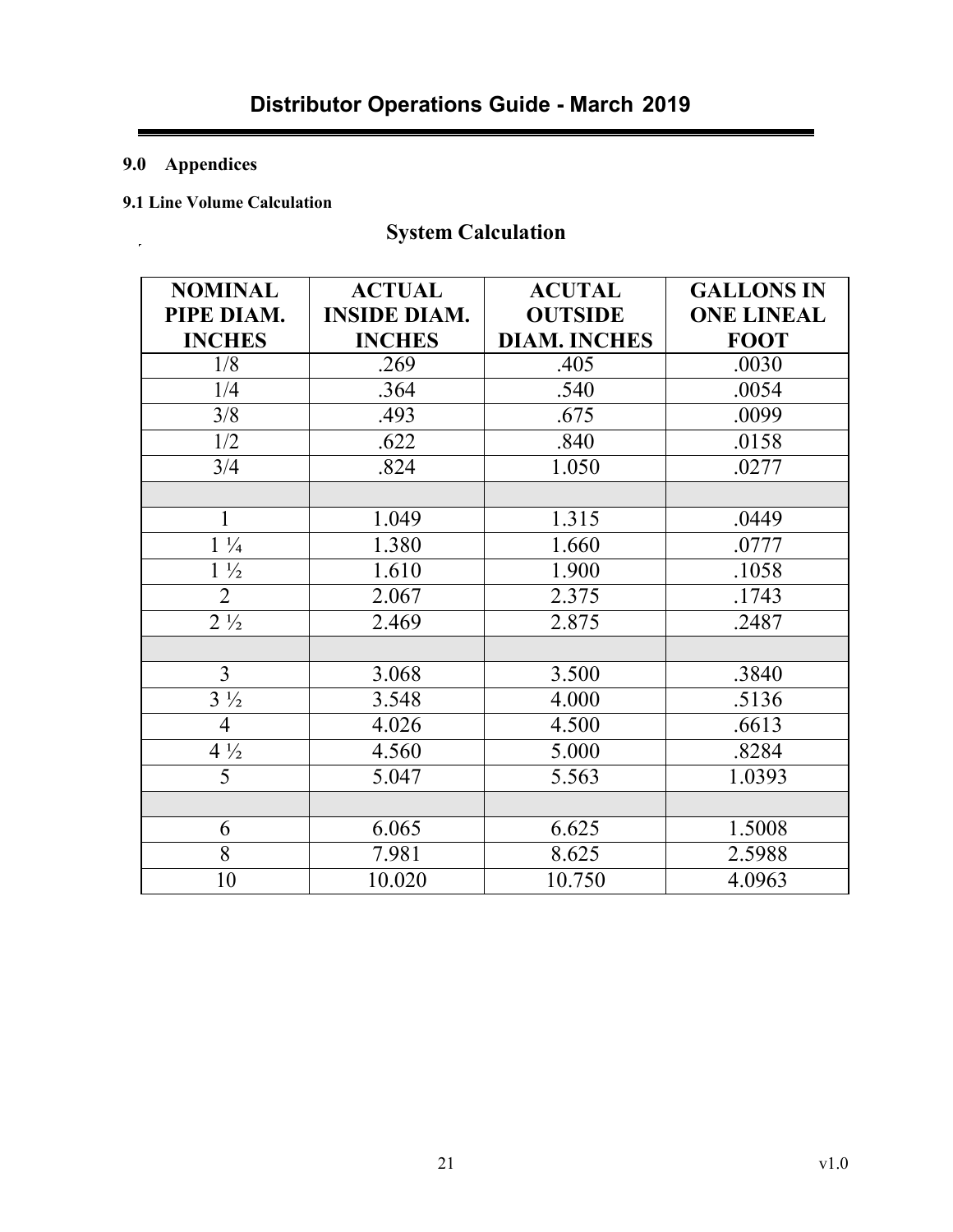# **Distributor Operations Guide - March 2019**

<span id="page-21-0"></span>**9.2 Tank Reading Log**

**Tank should be monitored for H2O if product has not turned within 90 days.**

Tank Number:

Product Name:

|             | <b>Tank</b> | Product     | <b>Tank</b> | <b>Sampled</b> |    | <b>Total</b> | On    |
|-------------|-------------|-------------|-------------|----------------|----|--------------|-------|
| <b>Date</b> | Num.        | Description | Cap.        | Yes            | No | Gals.        | Order |
|             |             |             |             |                |    |              |       |
|             |             |             |             |                |    |              |       |
|             |             |             |             |                |    |              |       |
|             |             |             |             |                |    |              |       |
|             |             |             |             |                |    |              |       |
|             |             |             |             |                |    |              |       |
|             |             |             |             |                |    |              |       |
|             |             |             |             |                |    |              |       |
|             |             |             |             |                |    |              |       |
|             |             |             |             |                |    |              |       |
|             |             |             |             |                |    |              |       |
|             |             |             |             |                |    |              |       |
|             |             |             |             |                |    |              |       |
|             |             |             |             |                |    |              |       |
|             |             |             |             |                |    |              |       |
|             |             |             |             |                |    |              |       |
|             |             |             |             |                |    |              |       |
|             |             |             |             |                |    |              |       |
|             |             |             |             |                |    |              |       |
|             |             |             |             |                |    |              |       |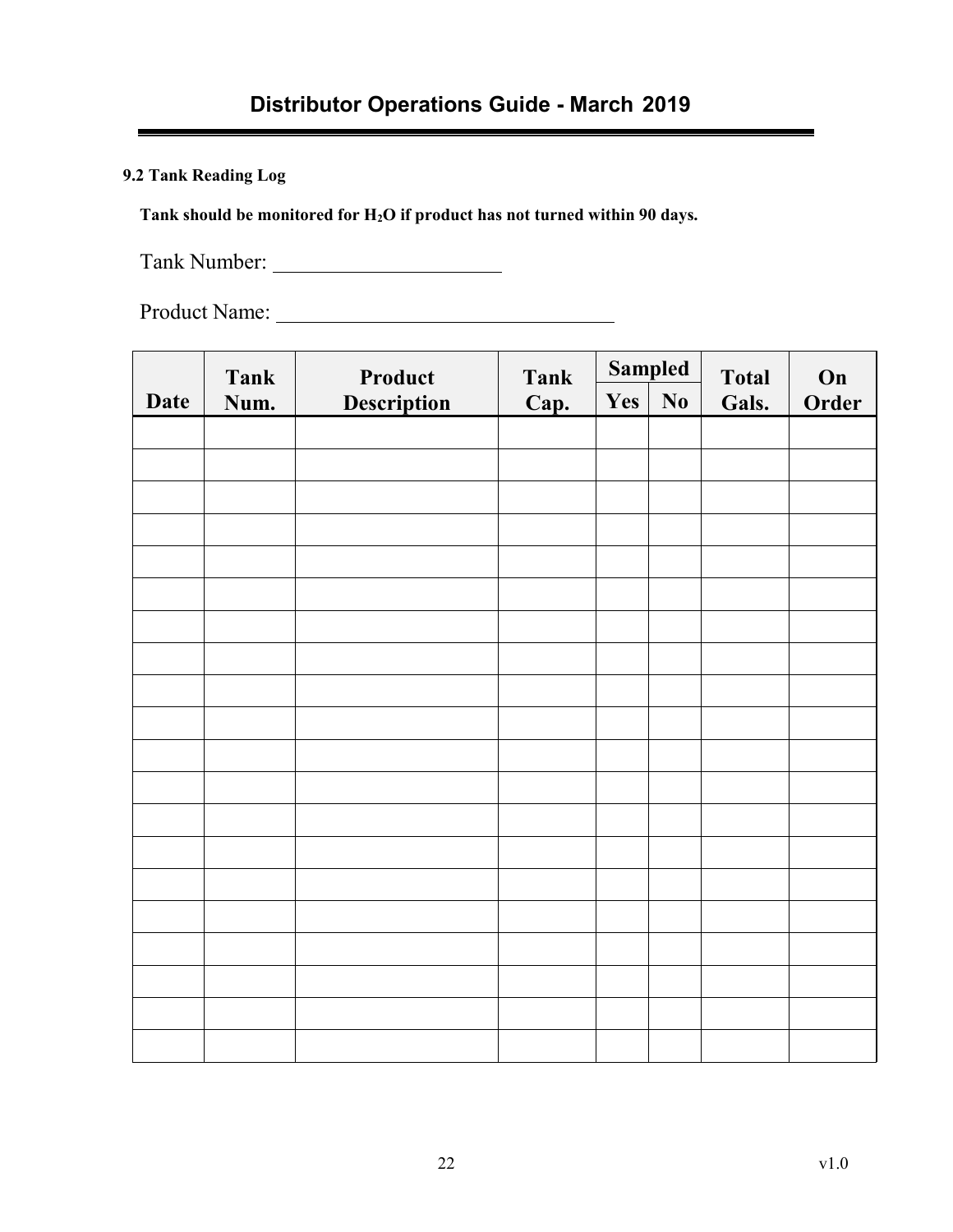# **Distributor Operations Guide - March 2019**

### <span id="page-22-0"></span>**9.3 Tote / IBC Tracking Log**

| Tote Number: | . ustomer: |
|--------------|------------|
|--------------|------------|

Gallon Capacity: Location: Location:

Date Delivered: Product: Product:

| <b>Date</b><br>Rec.    | Inspected<br><b>By</b> | <b>Date</b><br><b>Filled</b> | Retain<br><b>Sample</b> | <b>Date</b><br>Ret. | <b>Comment</b> |
|------------------------|------------------------|------------------------------|-------------------------|---------------------|----------------|
|                        |                        |                              |                         |                     |                |
|                        |                        |                              |                         |                     |                |
|                        |                        |                              |                         |                     |                |
|                        |                        |                              |                         |                     |                |
|                        |                        |                              |                         |                     |                |
|                        |                        |                              |                         |                     |                |
|                        |                        |                              |                         |                     |                |
|                        |                        |                              |                         |                     |                |
|                        |                        |                              |                         |                     |                |
|                        |                        |                              |                         |                     |                |
|                        |                        |                              |                         |                     |                |
|                        |                        |                              |                         |                     |                |
|                        |                        |                              |                         |                     |                |
| <b>Tote Condition:</b> |                        |                              |                         |                     |                |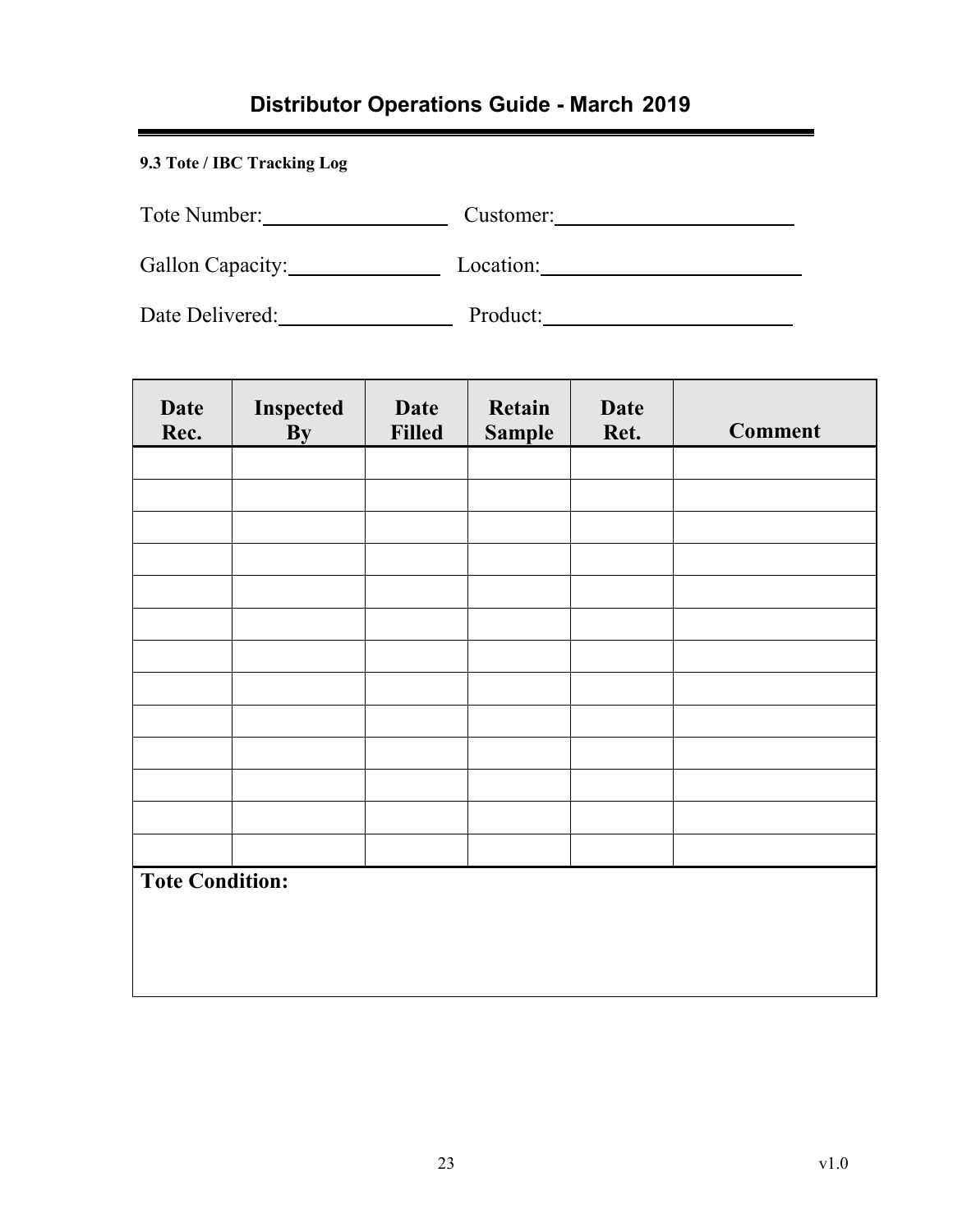#### **9.4 Reconditioned Drum Inspection**

Select ten drums at random from the lot of incoming reconditioned drums and perform an inspection. Use a drop light to inspect the interior of a drum for defects. Identify any defects by checking the appropriate box. If four or more are defective, the lot is to be rejected. This inspection allows for zero "Major" defects per drum. No more than one "Minor" defects per drum and no more than three "Observation" defects per drum**.**

| Supplier:                             |                                                | Date:          |            |                         | Operator:  |            |            |   |            |            |
|---------------------------------------|------------------------------------------------|----------------|------------|-------------------------|------------|------------|------------|---|------------|------------|
|                                       | <b>Randomly Select 10 Metal Drums From Lot</b> |                |            |                         |            |            |            |   |            |            |
| <b>INSPECTION LIST</b>                | 1                                              | $\overline{2}$ | 3          | $\overline{\mathbf{4}}$ | 5          | 6          | 7          | 8 | 9          | 10         |
| 1. Major Defects                      | ♦                                              | $\Diamond$     | $\Diamond$ | $\Diamond$              | $\Diamond$ | $\Diamond$ | $\Diamond$ | ♦ | $\Diamond$ | $\Diamond$ |
| Paint                                 |                                                |                |            |                         |            |            |            |   |            |            |
| Loose/Flaking                         |                                                |                |            |                         |            |            |            |   |            |            |
| <b>Exterior Rust</b><br>$\bullet$     |                                                |                |            |                         |            |            |            |   |            |            |
| <b>Interior Rust</b><br>$\bullet$     |                                                |                |            |                         |            |            |            |   |            |            |
| <b>Interior Moisture</b><br>$\bullet$ |                                                |                |            |                         |            |            |            |   |            |            |
| <b>Creased Chime</b><br>$\bullet$     |                                                |                |            |                         |            |            |            |   |            |            |
| Previously Lined<br>$\bullet$         |                                                |                |            |                         |            |            |            |   |            |            |
| 2. Minor Defects                      | ♦                                              | $\Diamond$     | ♦          | $\Diamond$              | ♦          | ♦          | ♦          | ♦ | $\Diamond$ | ♦          |
| Color / Black<br>$\bullet$            |                                                |                |            |                         |            |            |            |   |            |            |
| Paint Glossy<br>$\bullet$             |                                                |                |            |                         |            |            |            |   |            |            |
| Dents<br>$\bullet$                    |                                                |                |            |                         |            |            |            |   |            |            |
| Height<br>$\bullet$                   |                                                |                |            |                         |            |            |            |   |            |            |
| 3. Observations                       | ♦                                              | ♦              | ♦          | ♦                       | ♦          | ♦          | ♦          | ♦ | ♦          | ♦          |
| Dings<br>$\bullet$                    |                                                |                |            |                         |            |            |            |   |            |            |
| Dull Paint<br>$\bullet$               |                                                |                |            |                         |            |            |            |   |            |            |
| Stencil / I.D.                        |                                                |                |            |                         |            |            |            |   |            |            |
| Removed                               |                                                |                |            |                         |            |            |            |   |            |            |
| <b>TOTAL DEFECTS</b>                  |                                                |                |            |                         |            |            |            |   |            |            |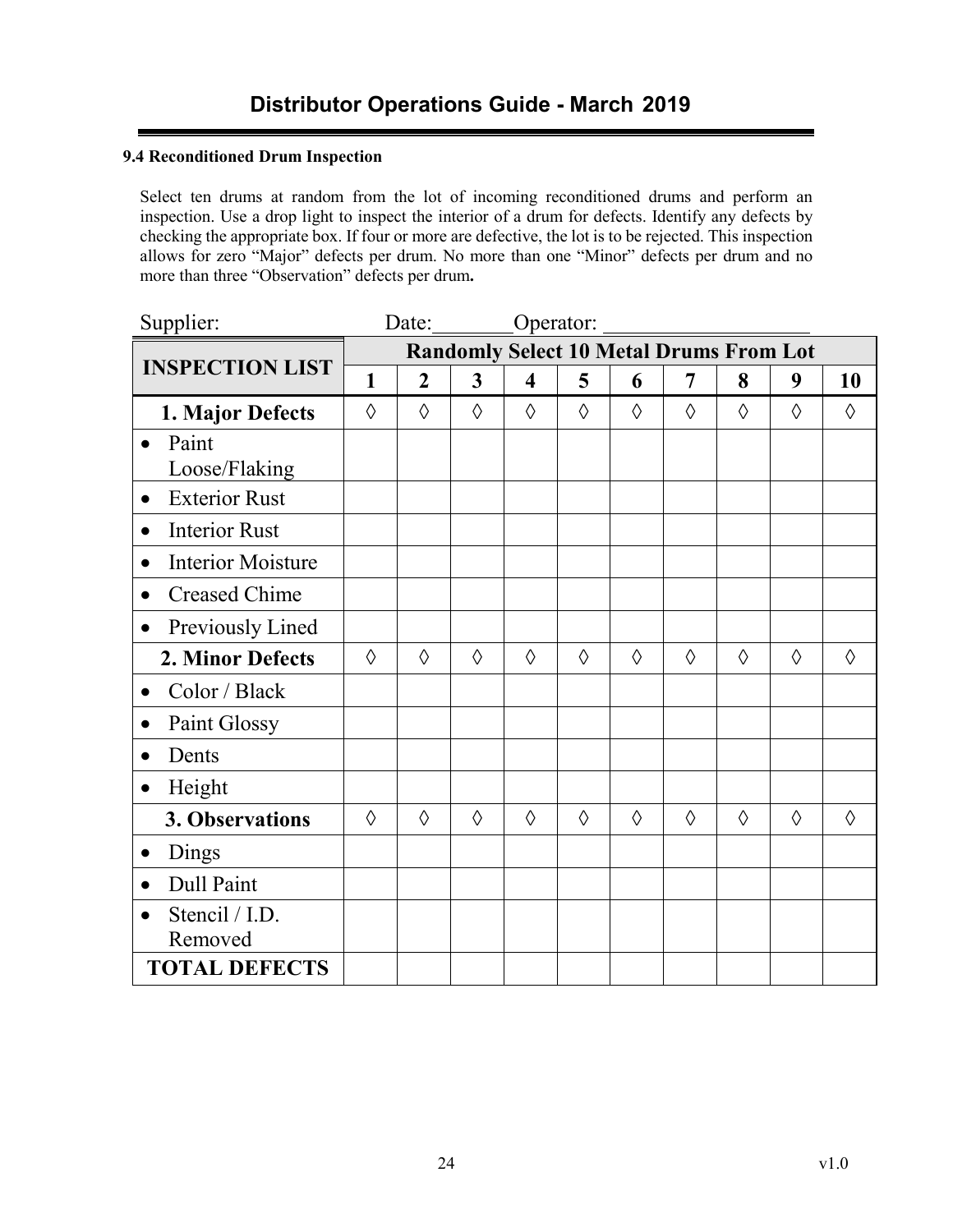# **Distributor Operations Guide - March 2019**

<span id="page-24-0"></span>**9.5 Bulk Receiving Log**

**Tank Number: Product Name:**

|             | <b>Supply Point</b> |                      |               | <b>Tank Readings</b> |        |                             |       |
|-------------|---------------------|----------------------|---------------|----------------------|--------|-----------------------------|-------|
| <b>Date</b> | and / or<br>Carrier | <b>Batch</b><br>Num. | <b>Sample</b> | Beg.                 | Ending | Quantity<br><b>Received</b> | Oper. |
|             |                     |                      |               |                      |        |                             |       |
|             |                     |                      |               |                      |        |                             |       |
|             |                     |                      |               |                      |        |                             |       |
|             |                     |                      |               |                      |        |                             |       |
|             |                     |                      |               |                      |        |                             |       |
|             |                     |                      |               |                      |        |                             |       |
|             |                     |                      |               |                      |        |                             |       |
|             |                     |                      |               |                      |        |                             |       |
|             |                     |                      |               |                      |        |                             |       |
|             |                     |                      |               |                      |        |                             |       |
|             |                     |                      |               |                      |        |                             |       |
|             |                     |                      |               |                      |        |                             |       |
|             |                     |                      |               |                      |        |                             |       |
|             |                     |                      |               |                      |        |                             |       |
|             |                     |                      |               |                      |        |                             |       |
|             |                     |                      |               |                      |        |                             |       |
|             |                     |                      |               |                      |        |                             |       |
|             |                     |                      |               |                      |        |                             |       |
|             |                     |                      |               |                      |        |                             |       |
|             |                     |                      |               |                      |        |                             |       |
|             |                     |                      |               |                      |        |                             |       |
|             |                     |                      |               |                      |        |                             |       |
|             |                     |                      |               |                      |        |                             |       |
|             |                     |                      |               |                      |        |                             |       |
|             |                     |                      |               |                      |        |                             |       |
|             |                     |                      |               |                      |        |                             |       |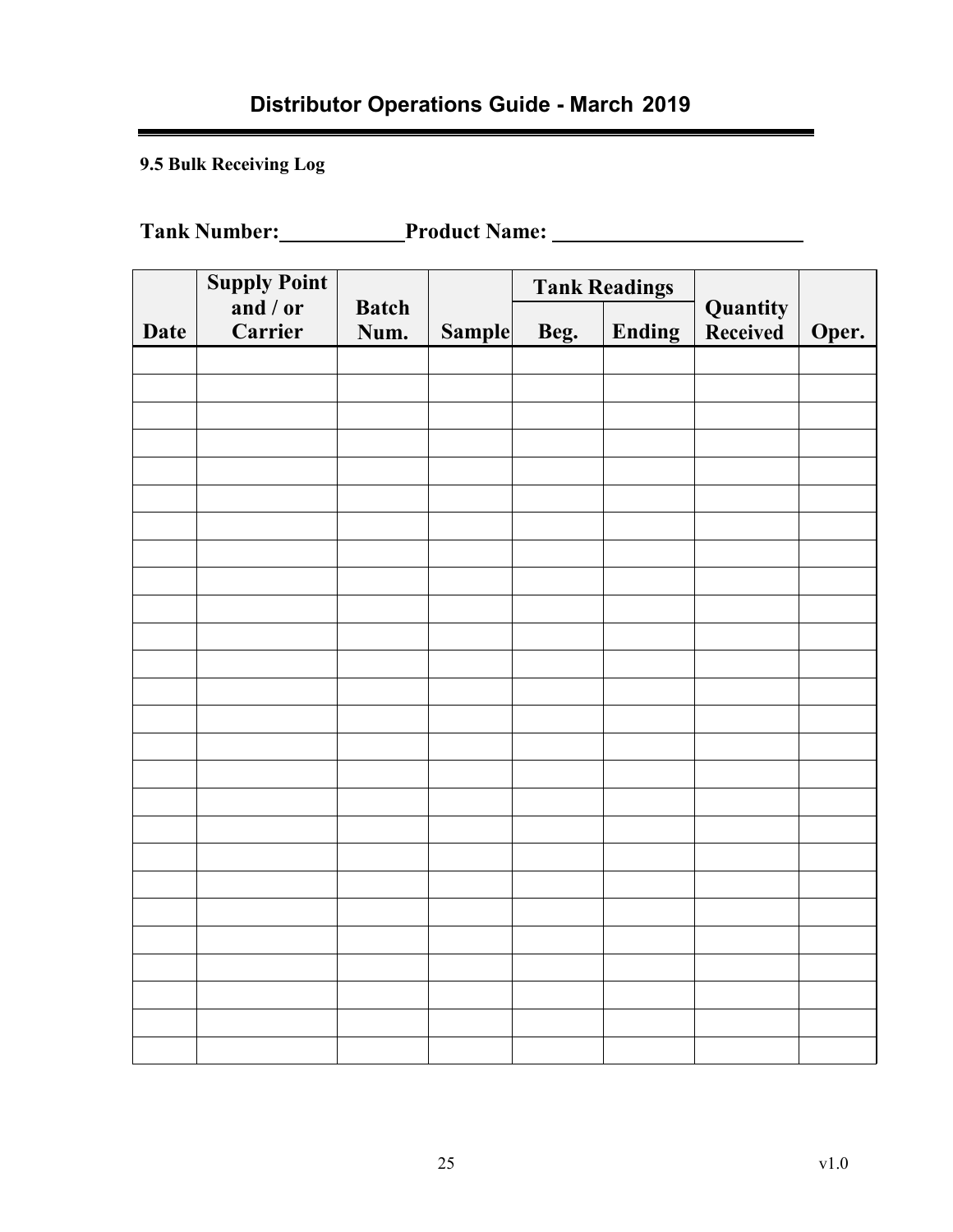# <span id="page-25-0"></span>**9.6 Packaging Log**

### *A SAMPLE FROM EACH PACKAGE RUN SHOULD BE RETAINED.*

Product Name:

| <b>Date</b> | <b>Batch</b><br><b>Number</b> | Cont.<br><b>Size</b> | Quantity<br>Packaged | Last Rec.<br><b>Bill of</b><br>Lading | <b>Sample</b><br><b>Retained</b> | Operator |
|-------------|-------------------------------|----------------------|----------------------|---------------------------------------|----------------------------------|----------|
|             |                               |                      |                      |                                       |                                  |          |
|             |                               |                      |                      |                                       |                                  |          |
|             |                               |                      |                      |                                       |                                  |          |
|             |                               |                      |                      |                                       |                                  |          |
|             |                               |                      |                      |                                       |                                  |          |
|             |                               |                      |                      |                                       |                                  |          |
|             |                               |                      |                      |                                       |                                  |          |
|             |                               |                      |                      |                                       |                                  |          |
|             |                               |                      |                      |                                       |                                  |          |
|             |                               |                      |                      |                                       |                                  |          |
|             |                               |                      |                      |                                       |                                  |          |
|             |                               |                      |                      |                                       |                                  |          |
|             |                               |                      |                      |                                       |                                  |          |
|             |                               |                      |                      |                                       |                                  |          |
|             |                               |                      |                      |                                       |                                  |          |
|             |                               |                      |                      |                                       |                                  |          |
|             |                               |                      |                      |                                       |                                  |          |
|             |                               |                      |                      |                                       |                                  |          |
|             |                               |                      |                      |                                       |                                  |          |
|             |                               |                      |                      |                                       |                                  |          |
|             |                               |                      |                      |                                       |                                  |          |
|             |                               |                      |                      |                                       |                                  |          |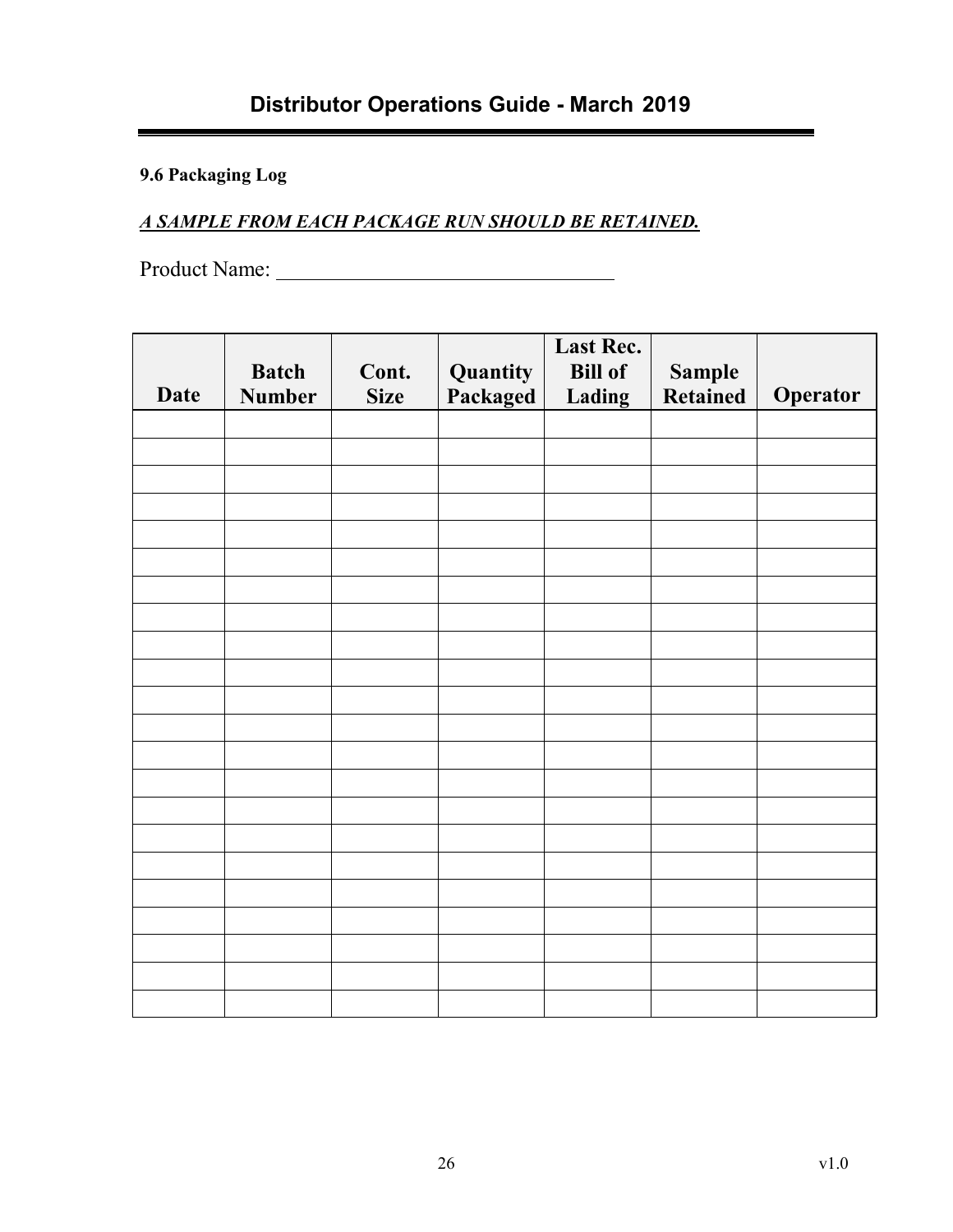# **Distributor Operations Guide - March 2019**

### <span id="page-26-0"></span>**9.7 Delivery Log**

### **A SAMPLE FROM EACH OUTBOUND DELIVERY VESSEL MUST BE RETAINED.**

Product Name:

| <b>Date</b> | <b>Truck</b><br><b>Number</b> | Comp. or<br><b>IBC</b><br><b>Number</b> | Quantity<br>Loaded | <b>Last Rec.</b><br><b>Bill of</b><br>Lading | <b>Sample</b><br><b>Retained</b> | Operator<br>or Driver |
|-------------|-------------------------------|-----------------------------------------|--------------------|----------------------------------------------|----------------------------------|-----------------------|
|             |                               |                                         |                    |                                              |                                  |                       |
|             |                               |                                         |                    |                                              |                                  |                       |
|             |                               |                                         |                    |                                              |                                  |                       |
|             |                               |                                         |                    |                                              |                                  |                       |
|             |                               |                                         |                    |                                              |                                  |                       |
|             |                               |                                         |                    |                                              |                                  |                       |
|             |                               |                                         |                    |                                              |                                  |                       |
|             |                               |                                         |                    |                                              |                                  |                       |
|             |                               |                                         |                    |                                              |                                  |                       |
|             |                               |                                         |                    |                                              |                                  |                       |
|             |                               |                                         |                    |                                              |                                  |                       |
|             |                               |                                         |                    |                                              |                                  |                       |
|             |                               |                                         |                    |                                              |                                  |                       |
|             |                               |                                         |                    |                                              |                                  |                       |
|             |                               |                                         |                    |                                              |                                  |                       |
|             |                               |                                         |                    |                                              |                                  |                       |
|             |                               |                                         |                    |                                              |                                  |                       |
|             |                               |                                         |                    |                                              |                                  |                       |
|             |                               |                                         |                    |                                              |                                  |                       |
|             |                               |                                         |                    |                                              |                                  |                       |
|             |                               |                                         |                    |                                              |                                  |                       |
|             |                               |                                         |                    |                                              |                                  |                       |
|             |                               |                                         |                    |                                              |                                  |                       |
|             |                               |                                         |                    |                                              |                                  |                       |